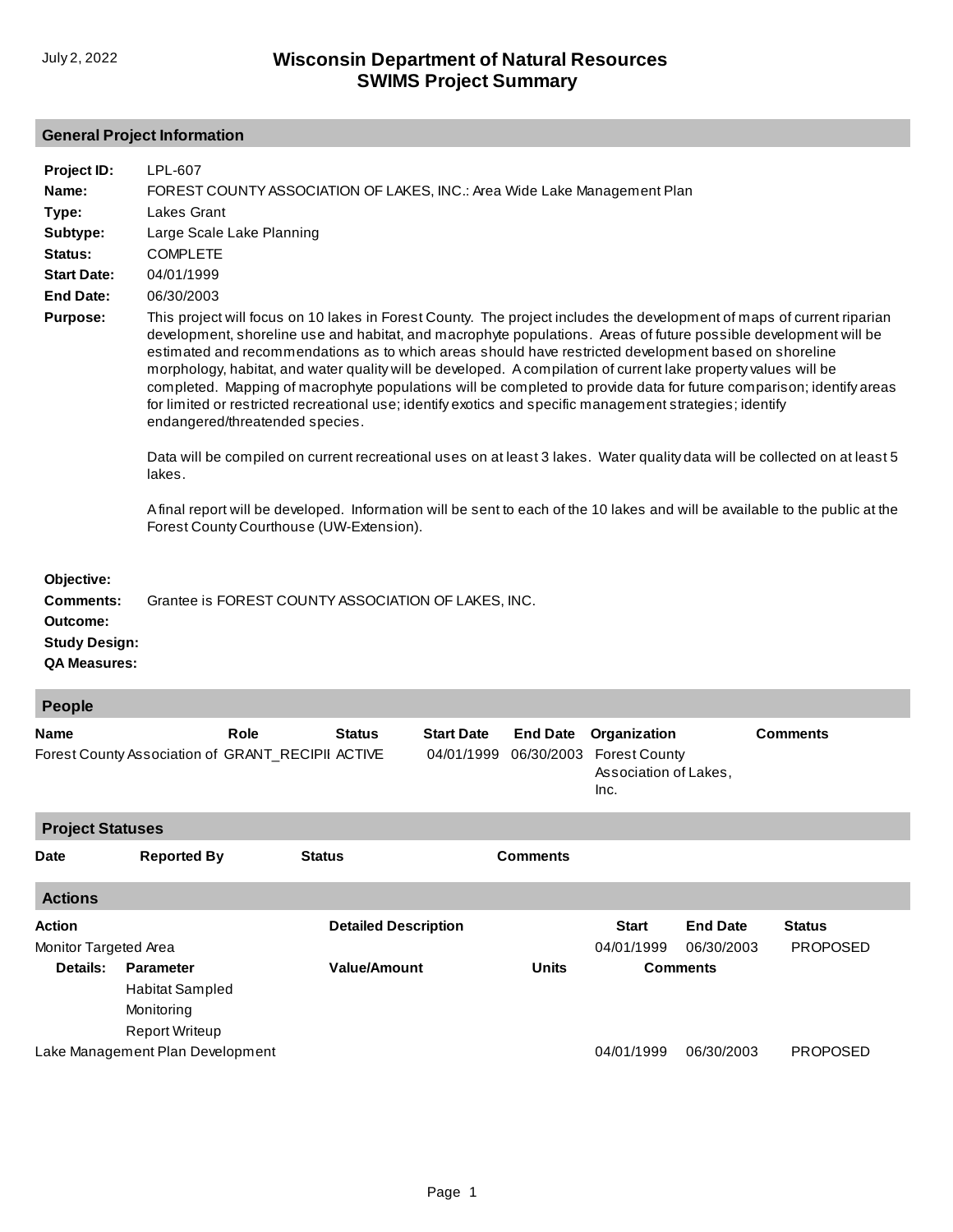| <b>Action</b>              |             | <b>Detailed Description</b>                                                                                                                                                                                                                                                                                                                                                                                                                                                                                                                                                                                                                                                                                                                                                                                                                                                                                                                                                                                                                                                                                          | <b>Start</b>    | <b>End Date</b> | <b>Status</b>   |
|----------------------------|-------------|----------------------------------------------------------------------------------------------------------------------------------------------------------------------------------------------------------------------------------------------------------------------------------------------------------------------------------------------------------------------------------------------------------------------------------------------------------------------------------------------------------------------------------------------------------------------------------------------------------------------------------------------------------------------------------------------------------------------------------------------------------------------------------------------------------------------------------------------------------------------------------------------------------------------------------------------------------------------------------------------------------------------------------------------------------------------------------------------------------------------|-----------------|-----------------|-----------------|
| <b>Grant Awarded</b>       |             | This project will focus on 10 lakes in<br>Forest County. The project includes the<br>development of maps of current riparian<br>development, shoreline use and habitat,<br>and macrophyte populations. Areas of<br>future possible development will be<br>estimated and recommendations as to<br>which areas should have restricted<br>development based on shoreline<br>morphology, habitat, and water quality will<br>be developed. A compilation of current<br>lake property values will be completed.<br>Mapping of macrophyte populations will be<br>completed to provide data for future<br>comparison; identify areas for limited or<br>restricted recreational use; identify exotics<br>and specific management strategies;<br>identify endangered/threatended species.<br>Data will be compiled on current<br>recreational uses on at least 3 lakes.<br>Water quality data will be collected on at<br>least 5 lakes.<br>A final report will be developed.<br>Information will be sent to each of the 10<br>lakes and will be available to the public at<br>the Forest County Courthouse (UW-<br>Extension). | 04/01/1999      |                 | <b>COMPLETE</b> |
| <b>Monitoring Stations</b> |             |                                                                                                                                                                                                                                                                                                                                                                                                                                                                                                                                                                                                                                                                                                                                                                                                                                                                                                                                                                                                                                                                                                                      |                 |                 |                 |
| <b>Station ID</b>          | <b>Name</b> |                                                                                                                                                                                                                                                                                                                                                                                                                                                                                                                                                                                                                                                                                                                                                                                                                                                                                                                                                                                                                                                                                                                      | <b>Comments</b> |                 |                 |

# **Assessment Units**

| AJJGJJIIIGIIL UIIILJ |                |                     |                      |
|----------------------|----------------|---------------------|----------------------|
| WBIC                 | <b>Segment</b> | <b>Local Name</b>   | <b>Official Name</b> |
| 181400               |                | Arbutus Lake        | Arbutus Lake         |
| 182900               |                | <b>Bradley Lake</b> | <b>Bradley Lake</b>  |
| 183400               |                | Clark Lake          | Clark Lake           |
| 183500               |                | Cook Lake           | Cook Lake            |
| 183800               |                | Crawford Lake       | Crawford Lake        |
| 184200               |                | Crystal Lake        | Crystal Lake         |
| 184500               |                | Deep Hole Lake      | Deep Hole Lake       |
| 184600               |                | Deer Lake           | Deer Lake            |
| 185000               |                | Donut Lake          | Donut Lake           |
| 185300               |                | Duck Lake           | Duck Lake            |
| 185900               |                | Eds Lake            | Eds Lake             |
| 186800               |                | Grass Lake          | Grass Lake           |
| 187100               |                | Hardwood Lake       | Hardwood Lake        |
| 188200               |                | Horseshoe Lake      | Horseshoe Lake       |
| 188300               |                | Horseshoe Lake      | Horseshoe Lake       |
| 189200               |                | Kimberly Lake       | Kimberly Lake        |
| 189300               |                | Kohlhoff Lake       | Kohlhoff Lake        |
|                      |                |                     |                      |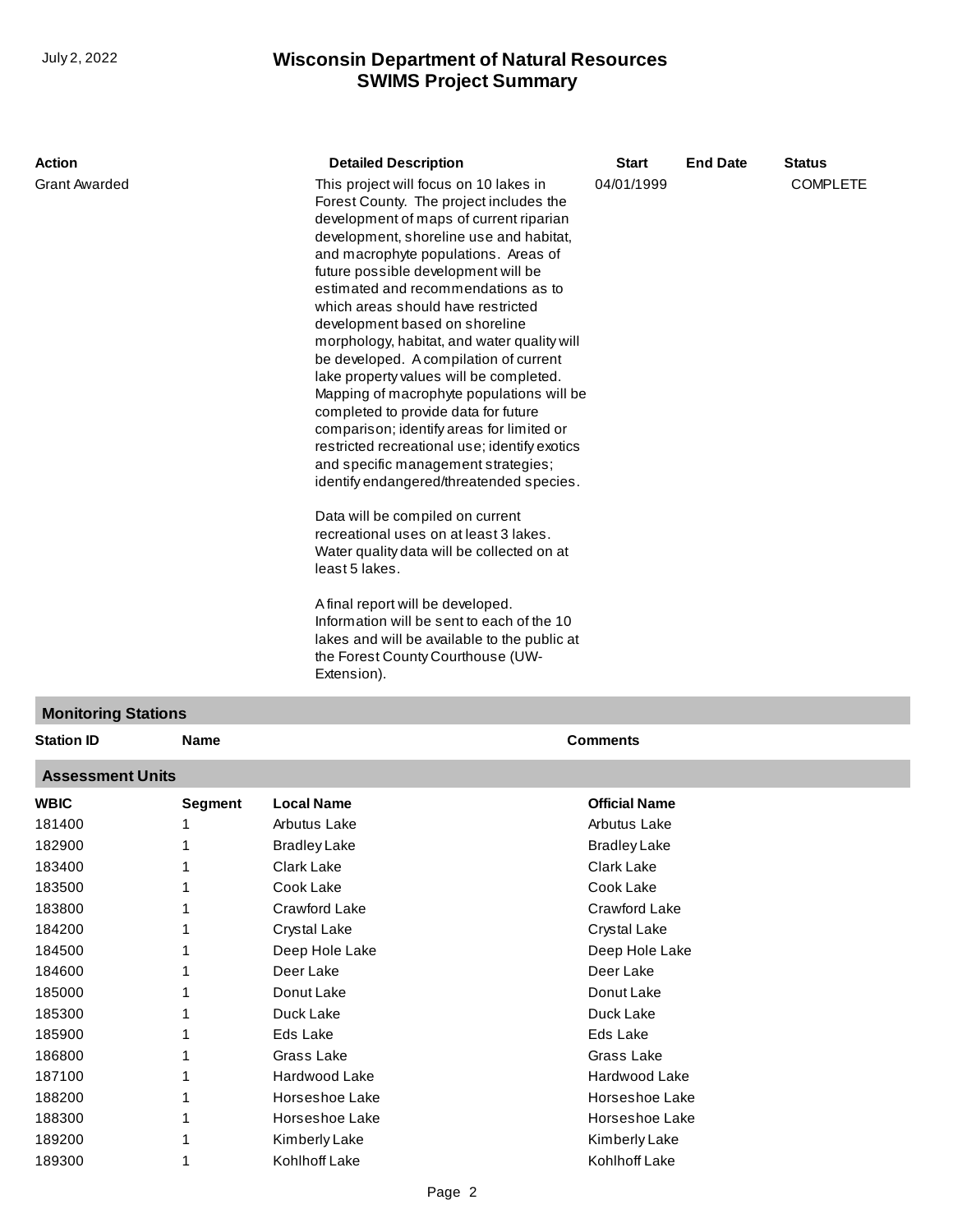| WBIC   | Segment | <b>Local Name</b>   | <b>Official Name</b> |
|--------|---------|---------------------|----------------------|
| 190500 | 1       | Little Long Lake    | Little Long Lake     |
| 190600 | 1       | Little Pine Lake    | Little Pine Lake     |
| 190700 | 1       | Littlle Popple Lake | Little Popple Lake   |
| 190900 | 1       | Little Star Lake    | Little Star Lake     |
| 191900 | 1       | Ludington Lake      | Ludington Lake       |
| 192200 | 1       | Mayflower Lake      | Mayflower Lake       |
| 192700 | 1       | Midget Lake         | Midget Lake          |
| 194800 | 1       | Oak Lake            | Oak Lake             |
| 196500 | 1       | Popple Lake         | Popple Lake          |
| 197700 | 1       | Roxy Lake           | Roxy Lake            |
| 199100 | 1       | <b>Skunk Lake</b>   | Skunk Lake           |
| 200100 | 1       | Tee Lake            | Tee Lake             |
| 233000 | 1       | Un Lake             | Unnamed              |
| 233100 | 1       | Un Lake             | Unnamed              |
| 233200 | 1       | Un Lake             | Unnamed              |
| 233300 | 1       | Un Lake             | Unnamed              |
| 233400 | 1       | Un Lake             | Unnamed              |
| 233500 | 1       | Un Lake             | Unnamed              |
| 233600 | 1       | Un Lake             | Unnamed              |
| 233700 | 1       | Un Lake             | Unnamed              |
| 233800 | 1       | Un Lake             | Unnamed              |
| 233900 | 1       | Un Lake             | Unnamed              |
| 234000 | 1       | Un Lake             | Unnamed              |
| 234100 | 1       | Un Lake             | Unnamed              |
| 234200 | 1       | Un Lake             | Unnamed              |
| 234300 | 1       | Little Long Lake    | Unnamed              |
| 234400 | 1       | Un Lake             | Unnamed              |
| 234500 | 1       | Un Lake             | Unnamed              |
| 234600 | 1       | Un Lake             | Unnamed              |
| 234700 | 1       | Un Lake             | Unnamed              |
| 234800 | 1       | Un Lake             | Unnamed              |
| 234900 | 1       | Un Lake             | Unnamed              |
| 235000 | 1       | Kohlhoff Lake       | Kohlhoff Lake        |
| 235200 | 1       | Un Lake             | Unnamed              |
| 235300 | 1       | Un Lake             | Unnamed              |
| 235400 | 1       | Un Lake             | Unnamed              |
| 235500 | 1       | Un Lake             | Unnamed              |
| 235600 | 1       | Un Lake             | Unnamed              |
| 235700 | 1       | Un Lake             | <b>Spring Lake</b>   |
| 235800 | 1       | Unamed              | Unnamed              |
| 235900 | 1       | Un Lake             | Unnamed              |
| 236000 | 1       | Local Water         | Unnamed              |
| 236100 | 1       | Un Lake             | Unnamed              |
| 236200 | 1       | Un Lake             | Unnamed              |
| 236300 | 1       | Unamed              | Unnamed              |
| 236400 | 1       | Unamed              | Unnamed              |
| 236500 | 1       | Un Lake             | Unnamed              |
| 236600 | 1       | Un Lake             | Unnamed              |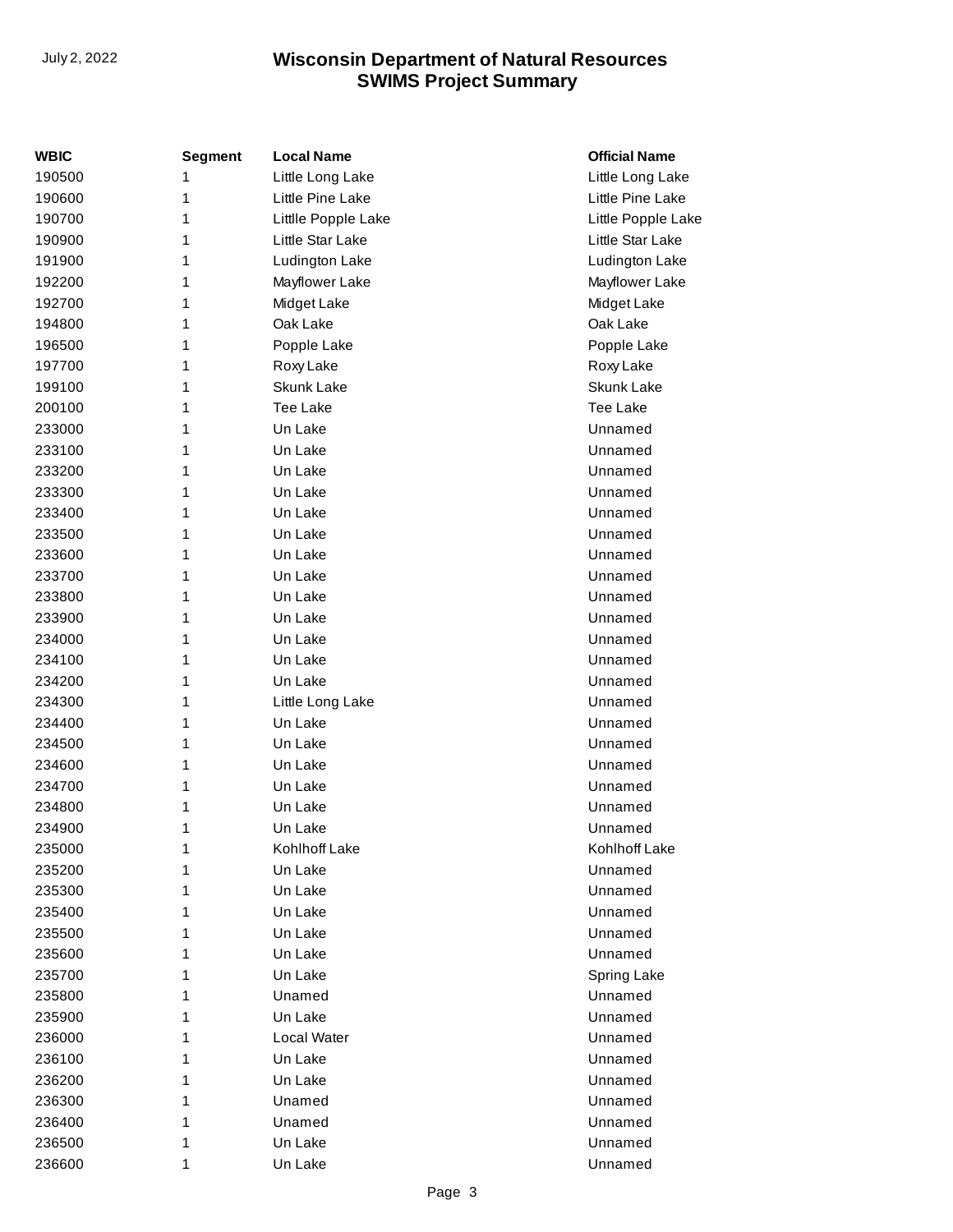| <b>WBIC</b> | <b>Segment</b> | <b>Local Name</b>     | <b>Official Name</b>   |
|-------------|----------------|-----------------------|------------------------|
| 236700      | 1              | Un Lake               | Unnamed                |
| 236800      | 1              | Un Lake               | Unnamed                |
| 240300      | 1              | Walsh Lake            | Walsh Lake             |
| 241200      | 1              | Wyman Lake            | Wyman Lake             |
| 241300      | 10             | Wolf River-Main Stem  | <b>Wolf River</b>      |
| 370900      | 1              | <b>Lily River</b>     | <b>Lily River</b>      |
| 370900      | 2              | <b>Lily River</b>     | <b>Lily River</b>      |
| 371300      | 1              | Lily River-E. Branch  | East Branch Lily River |
| 373500      | 1              | <b>Windfall Lake</b>  | <b>Windfall Lake</b>   |
| 373600      | 1              | <b>Windfall Creek</b> | <b>Windfall Creek</b>  |
| 373700      | 1              | Spring Pond           | Spring Pond            |
| 373900      | 1              | Un Spring             | Un Spring              |
| 374100      | 1              | Un Spring             | Un Spring              |
| 375700      | 1              | <b>Bog Brook</b>      | <b>Bog Brook</b>       |
| 376100      | 1              | Mud Lake              | Mud Lake               |
| 376200      | 1              | Mud Lake              | Unnamed                |
| 376300      | 1              | Bogbrook Lake         | Bogbrook Lake          |
| 376500      | 1              | Mud Lake              | Mud Lake               |
| 376600      | 1              | Shoe Lake             | Shoe Lake              |
| 376900      | 1              | Lily Lake             | Lily Lake              |
| 377100      | 1              | Un Spring             | Un Spring              |
| 377300      | 1              | Un Spring             | Un Spring              |
| 377500      | 1              | <b>Lily Lake</b>      | Un Spring              |
| 377700      | 1              | Jungle Lake           | Un Spring              |
| 377800      | 1              | Lost Creek            | Lost Creek             |
| 377900      | 1              | Jungle Lake           | Jungle Lake            |
| 378000      | 1              | <b>Spring Lake</b>    | <b>Spring Lake</b>     |
| 378200      | 1              | Lost Lake             | Lost Lake              |
| 378400      | 1              | <b>Roberts Lake</b>   | <b>Roberts Lake</b>    |
| 378700      | 1              | Un Spring             | Un Spring              |
| 378800      | 1              | Un Spring             | Un Spring              |
| 378900      | 1              | Himley Lake           | Himley Lake            |
| 379100      | 1              | Un Spring             | Un Spring              |
| 387300      | 1              | <b>Pickerel Creek</b> | <b>Pickerel Creek</b>  |
| 388100      | 1              | <b>Pickerel Lake</b>  | <b>Pickerel Lake</b>   |
| 388500      | 1              | Crane Lake            | Crane Lake             |
| 388700      | 1              | St. Johns Lake        | Saint Johns Lake       |
| 388800      | 1              | Local Water           | Unnamed                |
| 389100      | 1              | Un Spring             | Un Spring              |
| 389400      | 1              | <b>Creek 13-15</b>    | Unnamed                |
| 389500      | 1              | Creek 13-2b           | Unnamed                |
| 389600      | 2              | <b>Creek 12-9</b>     | Unnamed                |
| 389700      | 1              | Little Sand Lake      | Little Sand Lake       |
| 390600      | 1              | Mole Lake             | Mole Lake              |
| 391500      | 1              | Swamp Creek           | Swamp Creek            |
| 391500      | 2              | Swamp Creek           | Swamp Creek            |
| 392000      | 1              | Squaw Creek           | Squaw Creek            |
| 392100      | 1              | <b>Bishop Lake</b>    | <b>Bishop Lake</b>     |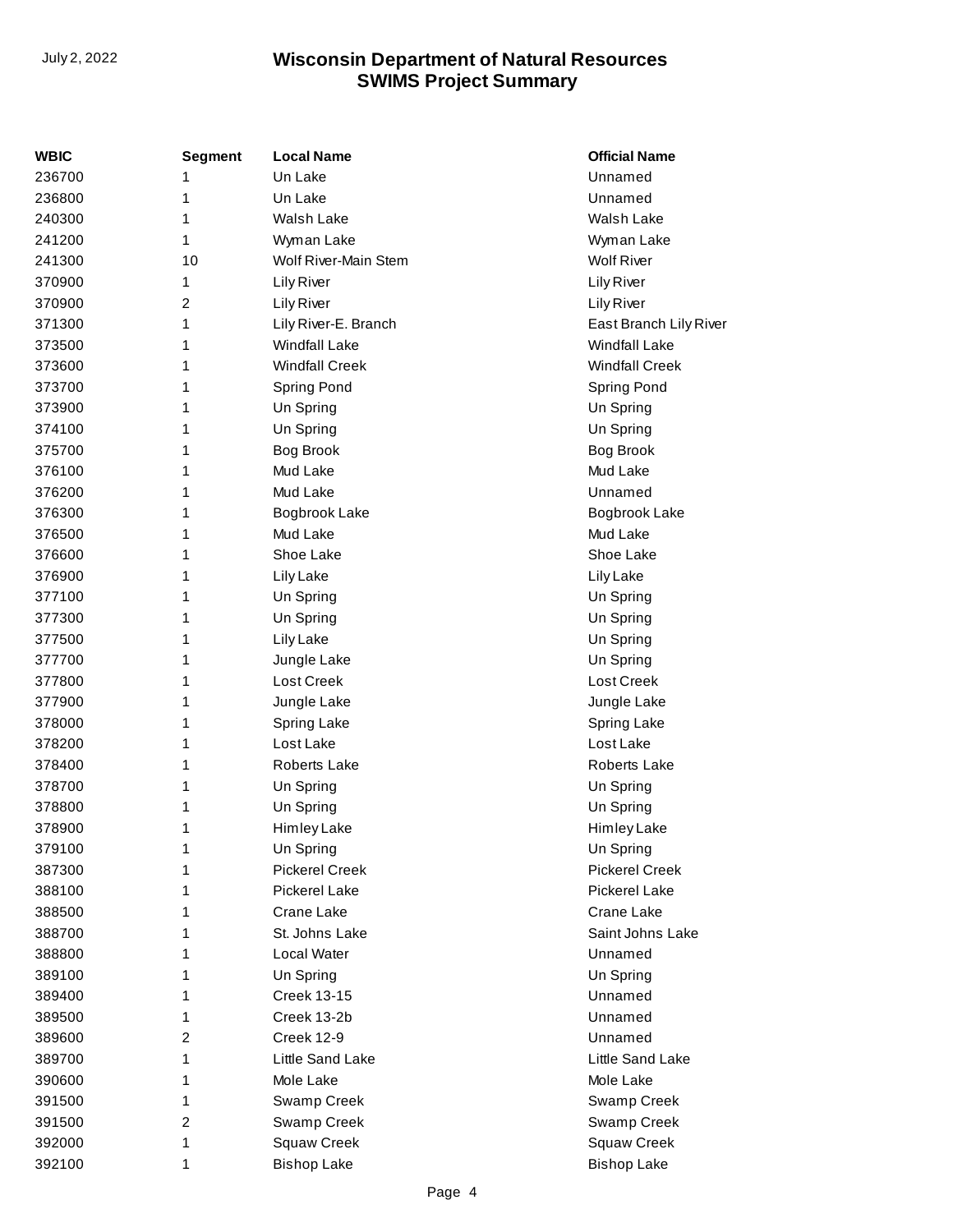| WBIC   | <b>Segment</b> | <b>Local Name</b>         | <b>Official Name</b>       |
|--------|----------------|---------------------------|----------------------------|
| 392200 | 1              | Logan Creek               | Logan Creek                |
| 392300 | 1              | Logan Creek-W. Branch     | West Branch Logan Creek    |
| 392400 | 1              | Logan Creek-E. Branch     | East Branch Logan Creek    |
| 392500 | 1              | Un Spring                 | Un Spring                  |
| 392600 | 1              | Un Spring                 | Un Spring                  |
| 392700 | 1              | Rice Lake                 | Rice Lake                  |
| 392900 | 1              | <b>Gliske Creek</b>       | Gliske Creek               |
| 393100 | 1              | <b>Rice Lake</b>          | Un Spring                  |
| 393300 | 1              | Un Spring                 | Un Spring                  |
| 393500 | 1              | Un Spring                 | Un Spring                  |
| 393600 | 1              | Un Spring                 | Un Spring                  |
| 394000 | 1              | Hoffman Creek             | Hoffman Creek              |
| 394100 | 1              | Hoffman Spring Pond       | Un Spring                  |
| 394200 | 1              | <b>Outlet Creek</b>       | <b>Outlet Creek</b>        |
| 394400 | 1              | Metonga Lake              | Metonga Lake               |
| 394500 | 1              | Rocky Siding Creek        | Rocky Siding Creek         |
| 394600 | 1              | Un Lake                   | Unnamed                    |
| 394800 | 1              | Surprise Lake             | Surprise Lake              |
| 394900 | 1              | <b>Hemlock Creek</b>      | <b>Hemlock Creek</b>       |
| 395200 | 1              | Un Spring                 | Un Spring                  |
| 395300 | 1              | Un Lake                   | Unnamed                    |
| 395500 | 1              | Un Spring                 | Un Spring                  |
| 395600 | 1              | Un Lake                   | Unnamed                    |
| 395900 | 1              | Ground Hemlock Lake       | <b>Ground Hemlock Lake</b> |
| 396100 | 1              | Un Spring                 | Un Spring                  |
| 396300 | 1              | Un Spring                 | Un Spring                  |
| 396400 | 1              | Un Spring                 | Un Spring                  |
| 396500 | 1              | Lucerne Lake (Stone)      | Lake Lucerne               |
| 396700 | 1              | Devils Lake               | Devils Lake                |
| 405300 | 1              | Mud Creek (T36n-R12e-S31) | Mud Creek                  |
| 405600 | 1              | Un Spring                 | Un Spring                  |
| 405800 | 1              | Un Lake                   | Unnamed                    |
| 406000 |                | Un Spring                 | Un Spring                  |
| 406200 | 1              | Un Spring                 | Un Spring                  |
| 406400 | 1              | Little Rice Flowage       | Little Rice Lake           |
| 406600 | 1              | Whiteye Lake              | Whiteye Lake               |
| 406900 | 1              | Pine Lake                 | Pine Lake                  |
| 407000 | 1              | <b>Wildcat Creek</b>      | <b>Wildcat Creek</b>       |
| 407400 | 1              | Copper Creek              | Copper Creek               |
| 407500 | 1              | <b>Sucker Creek</b>       | <b>Sucker Creek</b>        |
| 407600 | 1              | Pine Creek                | Pine Creek                 |
| 407800 | 1              | Un Spring                 | Un Spring                  |
| 408000 | 1              | <b>Hiles Millpond</b>     | <b>Hiles Millpond</b>      |
| 417800 | 1              | <b>Bass Lake</b>          | <b>Bass Lake</b>           |
| 419700 | 1              | Curve Lake                | Curve Lake                 |
| 419800 | 1              | Deep Lake                 | Deep Lake                  |
| 420700 | 1              | Finnerty Lake             | <b>Finnerty Lake</b>       |
| 421100 | 1              | Gem Lake                  | Gem Lake                   |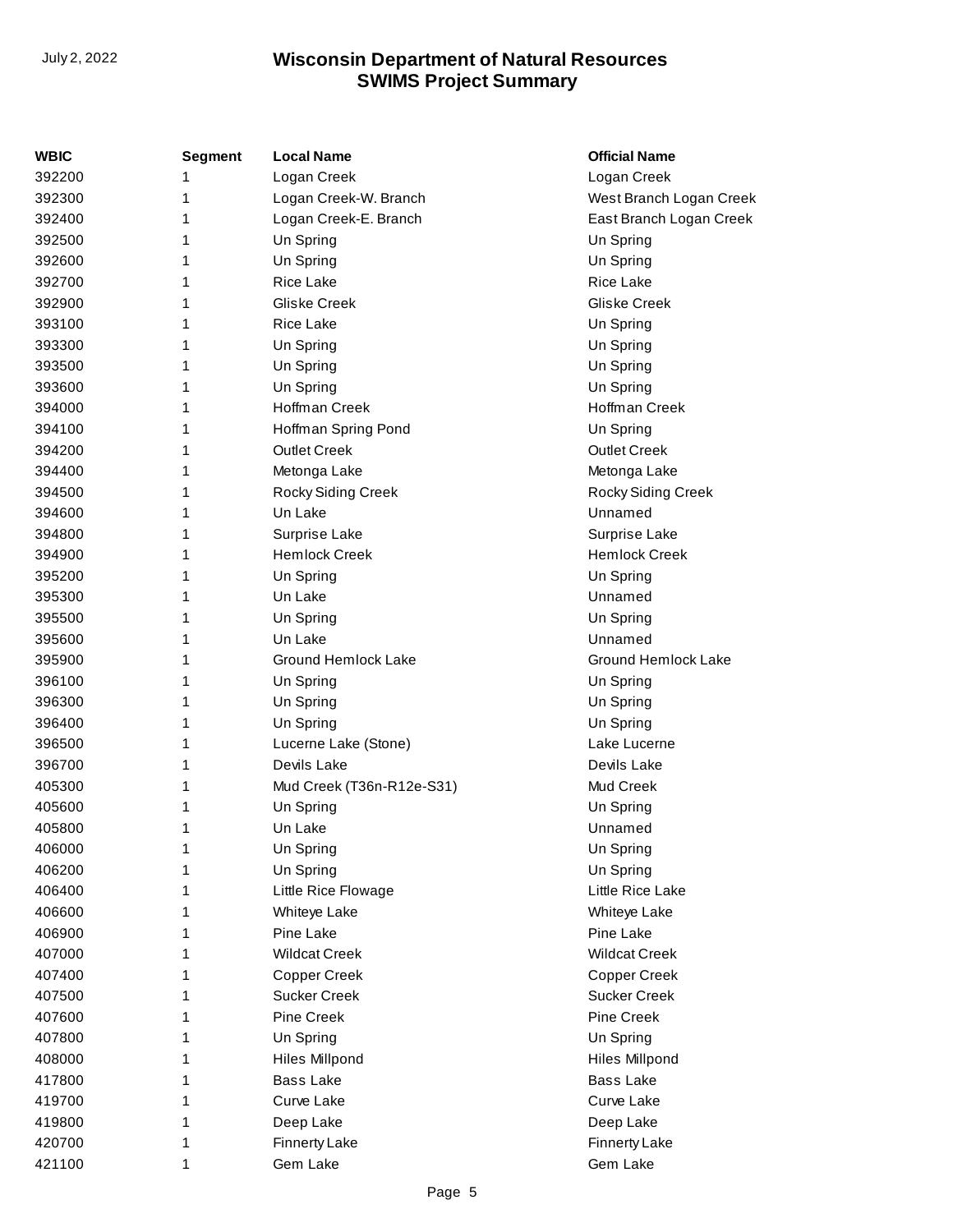| WBIC   | <b>Segment</b> | <b>Local Name</b>         | <b>Official Name</b>      |
|--------|----------------|---------------------------|---------------------------|
| 421900 | 1              | Ham Lake                  | Ham Lake                  |
| 425000 | 1              | Mud Lake Number One       | Mud Lake Number One       |
| 425100 | 1              | Mud Lake Number Two       | Mud Lake Number Two       |
| 426800 | 1              | Seal Lake                 | Seal Lake                 |
| 428400 | 1              | <b>Turtle Lake</b>        | <b>Turtle Lake</b>        |
| 433300 | 1              | Unamed                    | Unnamed                   |
| 438100 | 1              | Un Lake                   | Unnamed                   |
| 438200 | 1              | Un Lake                   | Unnamed                   |
| 438300 | 1              | Un Lake                   | Unnamed                   |
| 438400 | 1              | Un Lake                   | Unnamed                   |
| 438500 | 1              | Un Lake                   | Unnamed                   |
| 438600 | 1              | Un Lake                   | Unnamed                   |
| 438700 | 1              | Un Lake                   | Unnamed                   |
| 439100 | 1              | Un Spring                 | Un Spring                 |
| 440000 | 1              | Woods Lake                | Woods Lake                |
| 457800 | 4              | North Branch Oconto River | North Branch Oconto River |
| 473400 | 1              | <b>Knowles Creek</b>      | <b>Knowles Creek</b>      |
| 474400 | 1              | Un Spring                 | Un Spring                 |
| 474800 | 1              | <b>Bluegill Lake</b>      | <b>Bluegill Lake</b>      |
| 475200 | 1              | Shawano Creek             | Shawano Creek             |
| 475600 | 1              | Un Spring                 | Un Spring                 |
| 475900 | 1              | Un Spring                 | Un Spring                 |
| 476000 | 1              | Un Lake                   | Unnamed                   |
| 476100 | 1              | <b>Torpee Creek</b>       | <b>Torpee Creek</b>       |
| 476800 | 1              | Un Spring                 | Un Spring                 |
| 477000 | 1              | Un Spring                 | Un Spring                 |
| 477100 | 1              | Shiner Lake               | <b>Shiner Lake</b>        |
| 477300 | 1              | <b>Torpee Creek</b>       | Unnamed                   |
| 477400 | 1              | Torpee Spring Pond No. 2  | Torpee Spg #2             |
| 477500 | 1              | Torpee Spring Pond No. 1  | <b>Torpee Springs</b>     |
| 477600 | 1              | <b>Torpee Creek</b>       | Unnamed                   |
| 477700 | 1              | Un Spring                 | Un Spring                 |
| 477700 | 2              | Torpee Creek Spring       | Un Spring                 |
| 477800 | 1              | <b>Indian Creek</b>       | <b>Indian Creek</b>       |
| 477900 | 1              | Un Lake                   | Unnamed                   |
| 478000 | 1              | Indian Lake               | Indian Lake               |
| 478100 | 1              | Range Line Creek          | Range Line Creek          |
| 478200 | 1              | Range Line Lake           | Range Line Lake           |
| 478400 | 1              | Range Line Lake           | Un Spring                 |
| 478600 | 1              | Un Spring                 | Un Spring                 |
| 478800 | 1              | Un Spring                 | Un Spring                 |
| 479000 | 1              | Un Spring                 | Un Spring                 |
| 479200 | 1              | Eugene Lake               | Eugene Lake               |
| 479300 | 1              | <b>Trump Lake</b>         | Trump Lake                |
| 479400 | 1              | Richardson Creek          | <b>Richardson Creek</b>   |
| 479600 | 1              | Spring Lake               | Spring Lake               |
| 479700 | 1              | Richardson Lake           | Richardson Lake           |
| 479800 | 1              | Zarling Lake              | Zarling Lake              |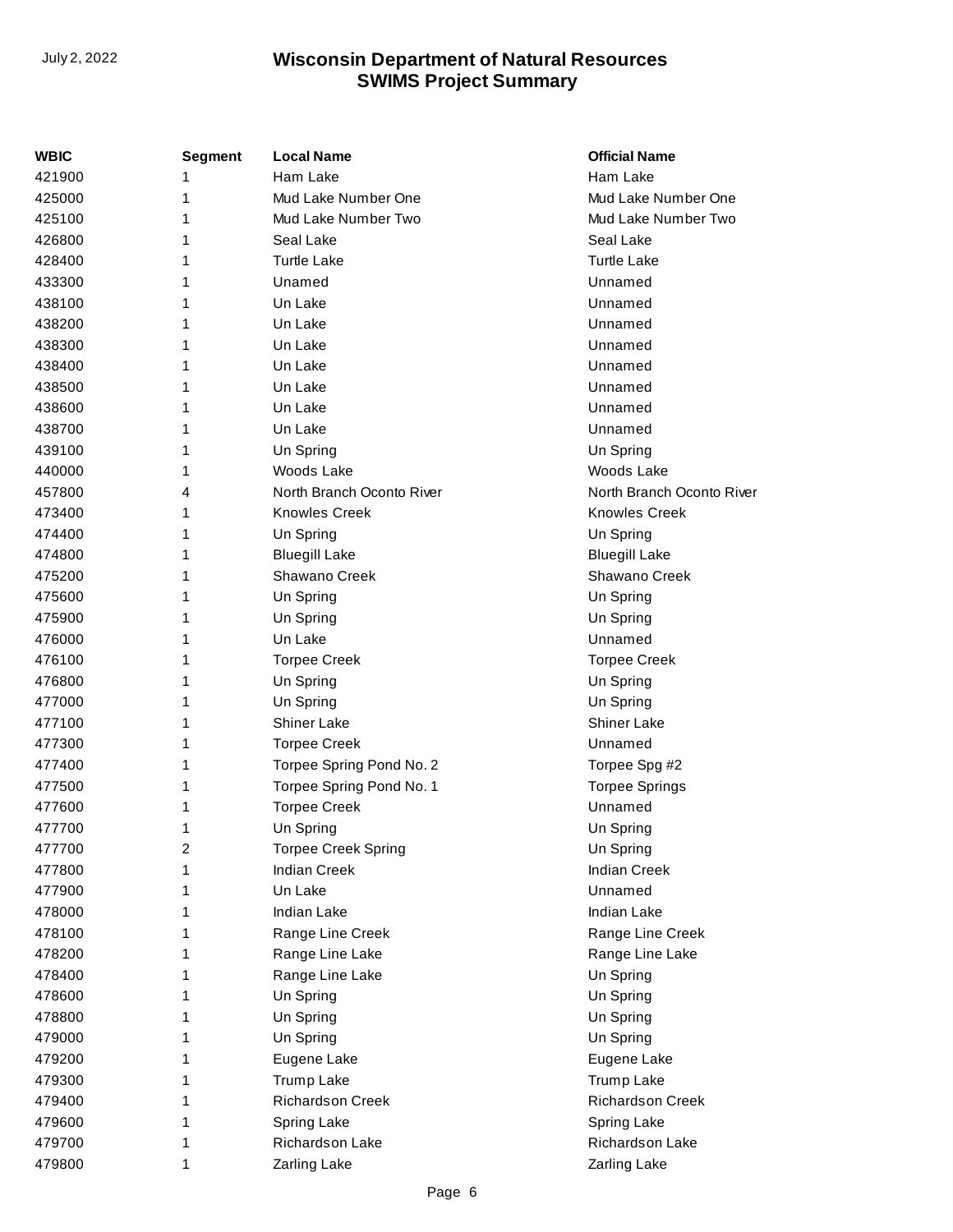| WBIC   | <b>Segment</b> | <b>Local Name</b>    | <b>Official Name</b> |
|--------|----------------|----------------------|----------------------|
| 479900 | 1              | Un Spring            | Un Spring            |
| 480000 | 1              | <b>Round Creek</b>   | <b>Round Creek</b>   |
| 480100 | 1              | Round Lake           | Round Lake           |
| 480200 | 1              | Un Lake              | Unnamed              |
| 480500 | 1              | Un Spring            | Un Spring            |
| 480600 | 1              | Un Spring            | Un Spring            |
| 480700 | 1              | Un Spring            | Un Spring            |
| 480800 | 1              | Un Spring            | Un Spring            |
| 498700 | 1              | <b>Big Cub Lake</b>  | <b>Big Cub Lake</b>  |
| 499200 | 1              | Camp Six Lake        | Camp Six Lake        |
| 499400 | 1              | Cavour Pond          | Cavour Pond          |
| 499700 | 1              | Cloud Lake           | Cloud Lake           |
| 499900 | 1              | Dawson Lake          | Dawson Lake          |
| 501200 | 1              | Hilbert Lake (Orwig) | <b>Hilbert Lake</b>  |
| 501700 | 1              | King Lake            | King Lake            |
| 501800 | 1              | Lake Gordon          | Lake Gordon          |
| 501900 | 1              | Lake Laura           | Lake Laura           |
| 502100 | 1              | Langer Lake          | Langer Lake          |
| 502200 | 1              | Little Cub Lake      | Little Cub Lake      |
| 502500 | 1              | Little Pine Lake     | Little Pine Lake     |
| 503400 | 1              | Peanut Lake          | Peanut Lake          |
| 503700 | 1              | Purdy Lake           | Purdy Lake           |
| 509000 | 1              | Un Lake              | Unnamed              |
| 510000 | 1              | Un Lake              | Unnamed              |
| 510100 | 1              | Un Lake              | Unnamed              |
| 510200 | 1              | Un Lake              | Unnamed              |
| 510300 | 1              | Unamed               | Unnamed              |
| 510400 | 1              | Un Lake              | Unnamed              |
| 510500 | 1              | Un Lake              | Unnamed              |
| 510600 | 1              | Un Lake              | Unnamed              |
| 510700 | 1              | Un Lake              | Unnamed              |
| 510900 | 1              | Un Lake              | Unnamed              |
| 511000 | 1              | Un Lake              | Unnamed              |
| 511100 | 1              | Un Lake              | Unnamed              |
| 511200 | 1              | Un Lake              | Unnamed              |
| 511800 | 1              | Un Lake              | Unnamed              |
| 512000 | 1              | <b>Local Water</b>   | Unnamed              |
| 512100 | 1              | Un Lake              | Unnamed              |
| 512200 | 1              | Un Lake              | Unnamed              |
| 512300 | 1              | Un Lake              | Unnamed              |
| 512400 | 1              | Un Lake              | Unnamed              |
| 512500 | 1              | Un Lake              | Unnamed              |
| 512600 | 1              | Un Lake              | Unnamed              |
| 512700 | 1              | Un Lake              | Unnamed              |
| 512800 | 1              | Un Lake              | Unnamed              |
| 512900 | 1              | Un Lake              | Unnamed              |
| 513000 | 1              | <b>Local Water</b>   | Unnamed              |
| 513100 | 1              | Un Lake              | Unnamed              |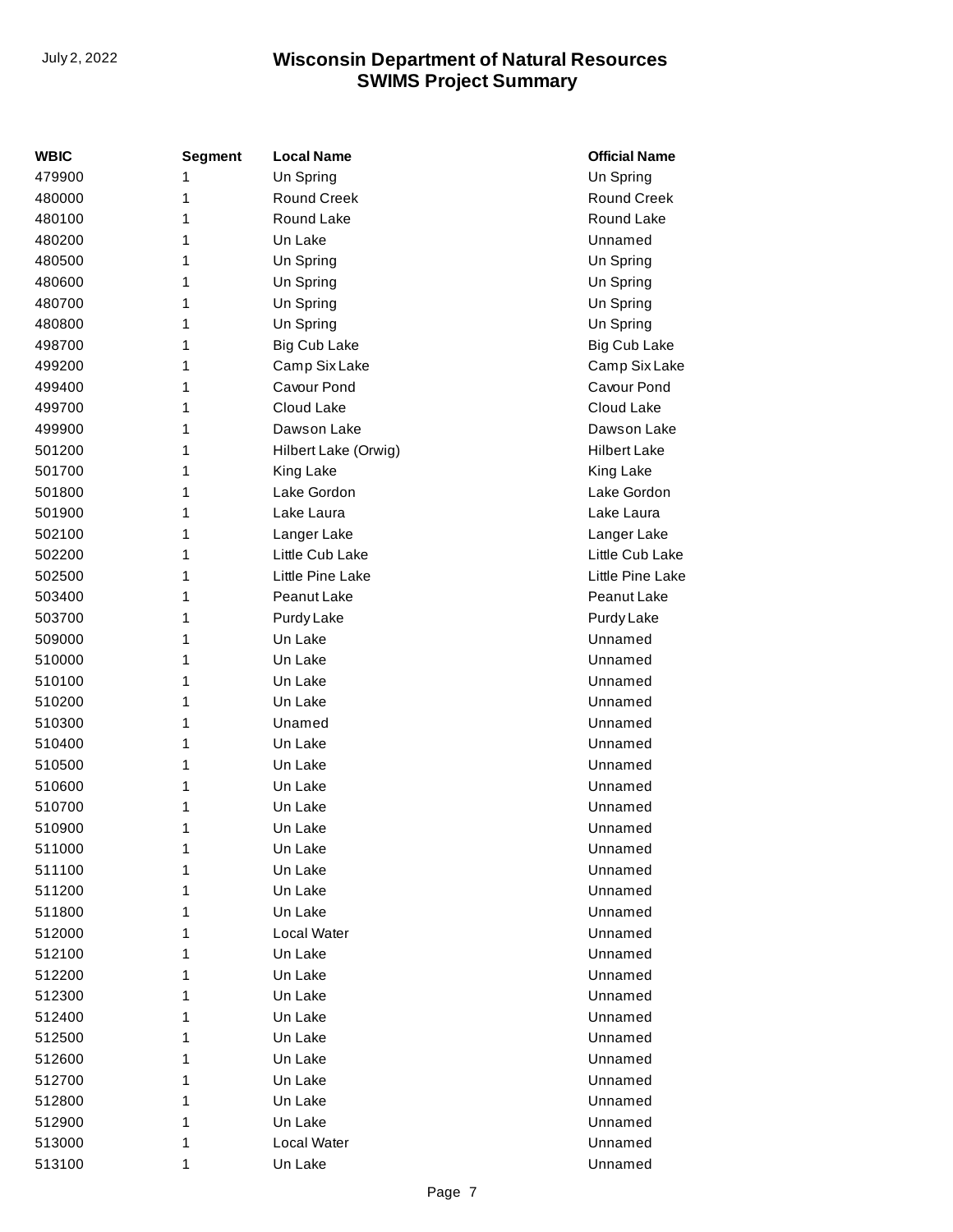| <b>WBIC</b> | <b>Segment</b> | <b>Local Name</b>   | <b>Official Name</b> |
|-------------|----------------|---------------------|----------------------|
| 513200      | 1              | Un Lake             | Unnamed              |
| 513300      | 1              | Un Lake             | Unnamed              |
| 513400      | 1              | Un Lake             | Unnamed              |
| 513500      | 1              | Un Lake             | Unnamed              |
| 513600      | 1              | Un Lake             | Unnamed              |
| 513700      | 1              | Un Lake             | Unnamed              |
| 513800      | 1              | Un Lake             | Unnamed              |
| 513900      | 1              | Un Lake             | Unnamed              |
| 514100      | 1              | Un Lake             | Unnamed              |
| 514200      | 1              | Un Lake             | Unnamed              |
| 514300      | 1              | Un Lake             | Unnamed              |
| 514400      | 1              | Un Lake             | Unnamed              |
| 514500      | 1              | Local Water         | Unnamed              |
| 514600      | 1              | Un Lake             | Unnamed              |
| 514700      | 1              | Un Lake             | Unnamed              |
| 514900      | 1              | Un Lake             | Unnamed              |
| 515000      | 1              | Valley Lake         | Valley Lake          |
| 515500      | 4              | Peshtigo River      | Peshtigo River       |
| 515500      | 6              | Peshtigo River      | Peshtigo River       |
| 547200      | 3              | <b>Otter Creek</b>  | <b>Otter Creek</b>   |
| 548400      | 1              | Deer Creek          | Deer Creek           |
| 548600      | 1              | Deer Lake Flowage   | Deer Lake Flowage    |
| 548700      | 1              | Deer Lake           | Deer Lake            |
| 548800      | 1              | Pemma Creek         | Pemma Creek          |
| 549100      | 1              | Un Spring           | Un Spring            |
| 549200      | 1              | Un Spring           | Un Spring            |
| 549400      | 1              | Otter Lake          | Otter Lake           |
| 549600      | 1              | Un Spring           | Un Spring            |
| 549900      | 1              | Un Spring           | Un Spring            |
| 550100      | 1              | Camp One Spring     | Camp One Springs     |
| 550300      | 1              | Un Spring           | Un Spring            |
| 550500      | 1              | Un Spring           | Un Spring            |
| 550600      | 1              | <b>Rat River</b>    | <b>Rat River</b>     |
| 550600      | 2              | <b>Rat River</b>    | <b>Rat River</b>     |
| 550600      | 3              | <b>Rat River</b>    | <b>Rat River</b>     |
| 550700      | 1              | Newman Creek        | Newman Creek         |
| 551000      | 1              | Evergreen Lake      | Evergreen Lake       |
| 551300      | 1              | Colburn Creek       | Colburn Creek        |
| 551400      | 1              | <b>Kufner Creek</b> | Kufner Creek         |
| 551500      | 1              | Mexico Creek        | Mexico Creek         |
| 551600      | 1              | Johnson Creek       | Johnson Creek        |
| 551800      | 1              | Johnson Spring Pond | Johnson Spring       |
| 551900      | 1              | <b>Bear Creek</b>   | <b>Bear Creek</b>    |
| 552100      | 1              | <b>Bear Lake</b>    | Bear Lake            |
| 552200      | 1              | Shabodock Creek     | Shabodock Creek      |
| 552300      | 1              | Un Spring           | Un Spring            |
| 552400      | 1              | Un Spring           | Un Spring            |
| 552500      | 1              | Un Spring           | Un Spring            |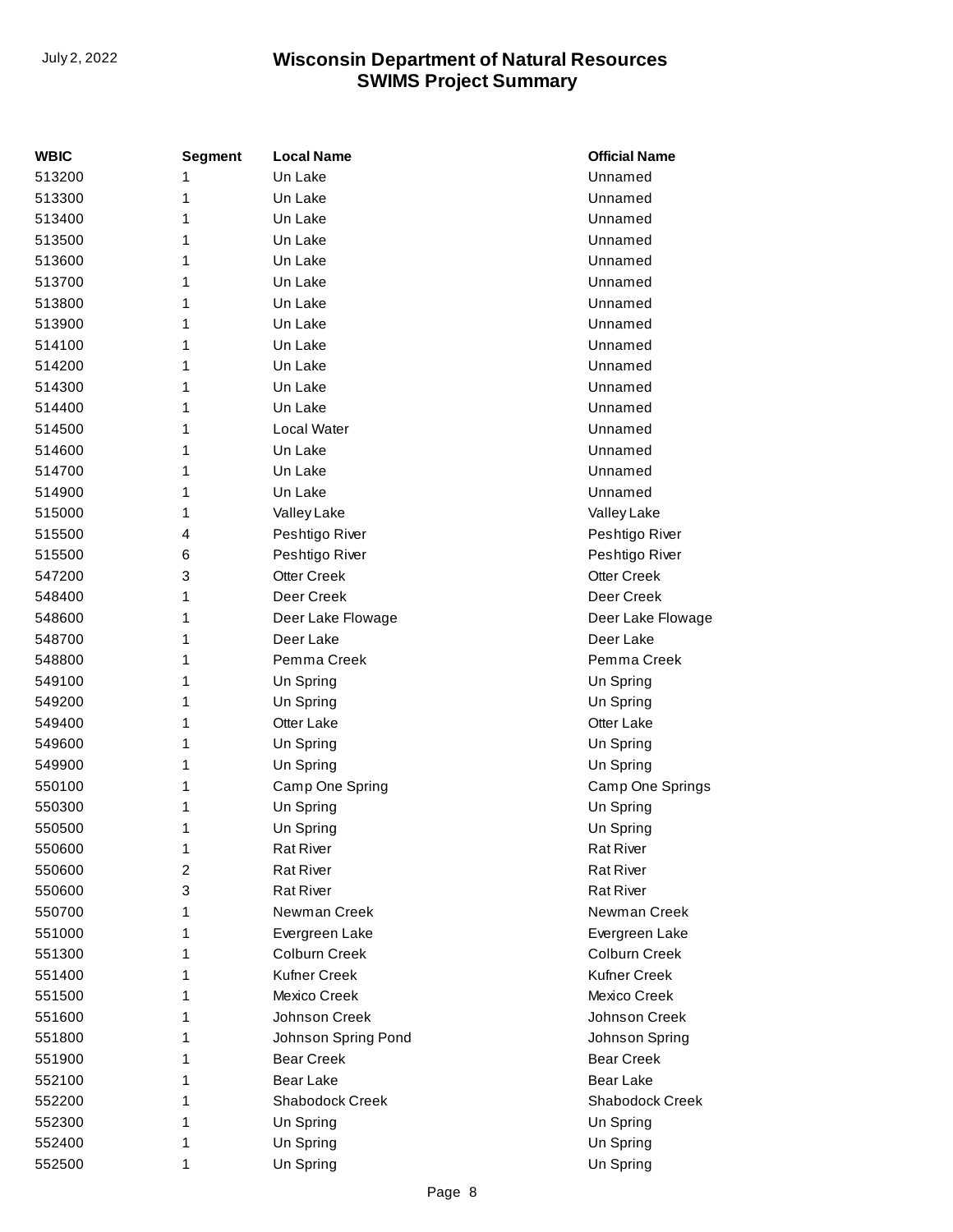| <b>WBIC</b> | <b>Segment</b> | <b>Local Name</b>          | <b>Official Name</b>       |
|-------------|----------------|----------------------------|----------------------------|
| 552700      | 1              | Un Spring                  | Un Spring                  |
| 553000      | 1              | Un Spring                  | Un Spring                  |
| 553100      | 1              | Un Spring                  | Un Spring                  |
| 553200      | 1              | Shabodock Lake             | Shabodock Lake             |
| 553300      | 1              | Stoney Creek               | Stoney Creek               |
| 553400      | 1              | <b>Spencer Creek</b>       | <b>Spencer Creek</b>       |
| 553500      | 1              | Swan Creek                 | Swan Creek                 |
| 553600      | 1              | Un Lake                    | Unnamed                    |
| 553800      | 1              | Kazmier Lake               | Kazmier Lake               |
| 554100      | 1              | <b>Kokots Creek</b>        | <b>Kokots Creek</b>        |
| 554300      | 1              | Un Spring                  | Un Spring                  |
| 554400      | 1              | <b>Camp Twenty Creek</b>   | Camp Twenty Creek          |
| 554500      | 1              | <b>Swanson Creek</b>       | <b>Swanson Creek</b>       |
| 554700      | 1              | Un Spring                  | Un Spring                  |
| 554900      | 1              | Un Lake                    | Unnamed                    |
| 555000      | 1              | Un Lake                    | Spring Pond                |
| 555200      | 1              | <b>Scattered Rice Lake</b> | <b>Scattered Rice Lake</b> |
| 555300      | 1              | <b>Birch Creek</b>         | <b>Birch Creek</b>         |
| 555400      | 1              | Little Birch Lake          | Little Birch Lake          |
| 555500      | 1              | <b>Birch Lake</b>          | <b>Birch Lake</b>          |
| 555700      | 1              | Silver Lake                | Silver Lake                |
| 555800      | 1              | Honey Creek                | Honey Creek                |
| 556000      | 1              | Un Spring                  | Un Spring                  |
| 556100      | 1              | Un Spring                  | Un Spring                  |
| 556300      | 1              | Un Spring                  | Un Spring                  |
| 556400      | 1              | Un Spring                  | Un Spring                  |
| 556700      | 1              | Zarling Lake               | Un Spring                  |
| 556800      | 1              | Un Spring                  | Un Spring                  |
| 556900      | 1              | <b>Wabikon Lake</b>        | Wabikon Lake               |
| 557100      | 1              | Riley Lake                 | <b>Riley Lake</b>          |
| 557500      | 1              | Unnamed T35n R14e S08-08   | Unnamed T35n R14e S08-08   |
| 557700      | 1              | Un Spring                  | Un Spring                  |
| 557800      | 1              | Little Riley Lake          | Little Riley Lake          |
| 557900      | 1              | <b>Indian River</b>        | <b>Indian River</b>        |
| 558100      | 1              | Un Spring                  | Un Spring                  |
| 558200      | 1              | Indian Spring Pond         | Indian Springs             |
| 560200      | 1              | <b>Halley Creek</b>        | <b>Halley Creek</b>        |
| 560200      | 2              | <b>Halley Creek</b>        | <b>Halley Creek</b>        |
| 560300      | 1              | Valley Lake                | Un Spring                  |
| 560400      | 1              | Un Spring                  | Un Spring                  |
| 560500      | 1              | Un Lake                    | Unnamed                    |
| 560800      | 1              | Un Spring                  | Un Spring                  |
| 560900      | 1              | Un Spring                  | Un Spring                  |
| 561100      | 1              | Michigan Creek             | Michigan Creek             |
| 561200      | 1              | Armstrong Creek            | Armstrong Creek            |
| 561200      | 2              | Armstrong Creek            | Armstrong Creek            |
| 561350      | 1              | Local Water                | Unnamed                    |
| 561600      | 1              | Revolver Lake              | Revolver Lake              |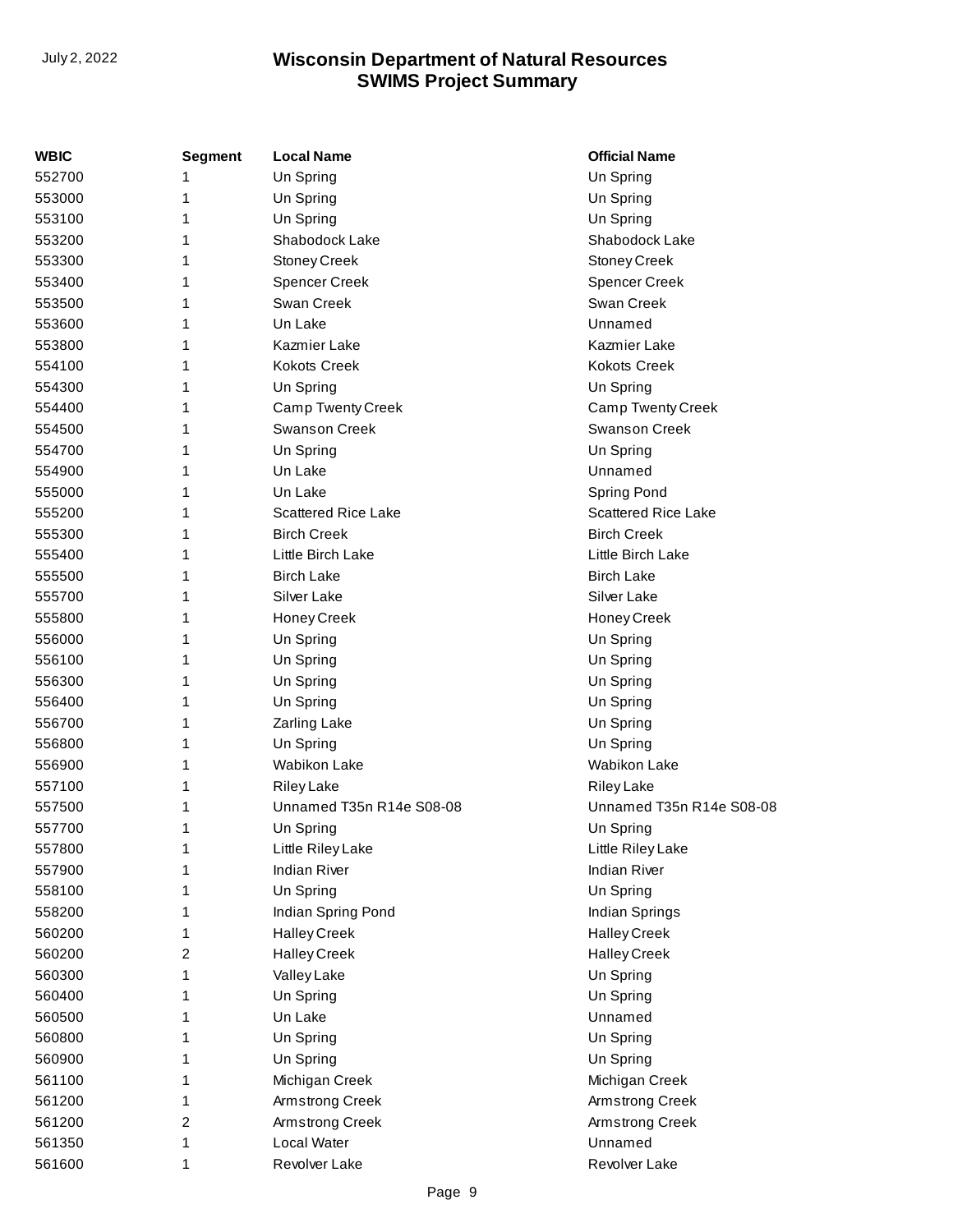| WBIC   | <b>Segment</b> | <b>Local Name</b>           | <b>Official Name</b>        |
|--------|----------------|-----------------------------|-----------------------------|
| 562000 |                | Camp B Creek                | Camp B Creek                |
| 562100 | 1              | Un Lake                     | Unnamed                     |
| 562200 | 1              | Creek 36-8                  | Unnamed                     |
| 562300 | 1              | Un Spring                   | Un Spring                   |
| 562600 | 1              | Un Spring                   | Un Spring                   |
| 562800 | 1              | Un Spring                   | Un Spring                   |
| 563200 | 1              | Un Spring                   | Un Spring                   |
| 563300 | 1              | Un Spring                   | Un Spring                   |
| 563400 | 1              | Un Spring                   | Un Spring                   |
| 563800 | 1              | Un Spring                   | Un Spring                   |
| 564000 | 1              | Un Spring                   | Un Spring                   |
| 564100 | 1              | Un Spring                   | Un Spring                   |
| 564400 | 1              | Local Water                 | Unnamed                     |
| 564500 | 1              | West Branch Armstrong Creek | West Branch Armstrong Creek |
| 564800 | 1              | Un Spring                   | Un Spring                   |
| 565000 | 1              | Un Spring                   | Un Spring                   |
| 565200 | 1              | Un Spring                   | Un Spring                   |
| 565300 | 1              | Rat Lake                    | Rat Lake                    |
| 565400 | 1              | Un Spring                   | Un Spring                   |
| 565500 | 1              | Logger Lake                 | Logger Lake                 |
| 565700 | 1              | Un Spring                   | Un Spring                   |
| 565900 | 1              | Un Spring                   | Un Spring                   |
| 566100 | 1              | Local Water                 | Unnamed                     |
| 566200 | 1              | Lost Lake                   | Lost Lake                   |
| 566300 | 1              | <b>Rock Creek</b>           | <b>Rock Creek</b>           |
| 566400 | 1              | Creek 28-6                  | Unnamed                     |
| 566600 | 1              | Un Spring                   | Un Spring                   |
| 567000 | 1              | Un Lake                     | Unnamed                     |
| 567300 | 1              | Creek 25-4a                 | Unnamed                     |
| 567500 | 1              | Un Spring                   | Un Spring                   |
| 567600 | 1              | Un Spring                   | Un Spring                   |
| 567800 | 1              | <b>Coldwater Creek</b>      | <b>Coldwater Creek</b>      |
| 567900 | 1              | <b>Piledriver Creek</b>     | Piledriver Creek            |
| 568000 | 1              | Un Lake                     | Unnamed                     |
| 568100 | 1              | Un Spring                   | Un Spring                   |
| 568200 | 1              | Piledriver Lake             | Piledriver Lake             |
| 568400 | 1              | Un Spring                   | Un Spring                   |
| 568500 | 1              | <b>Catwillow Creek</b>      | <b>Catwillow Creek</b>      |
| 568600 | 1              | Local Water                 | Unnamed                     |
| 568900 | 1              | Un Spring                   | Un Spring                   |
| 569000 | 1              | Un Spring                   | Un Spring                   |
| 569200 | 1              | Un Spring                   | Un Spring                   |
| 569400 | 1              | Hay Meadow Creek            | Haymeadow Creek             |
| 569500 | 1              | Creek 10-4                  | Unnamed                     |
| 569600 | 1              | Un Spring                   | Un Spring                   |
| 569700 | 1              | <b>Whiting Creek</b>        | <b>Whiting Creek</b>        |
| 569900 | 1              | Camp Three Lake             | Camp Three Lake             |
| 570000 | 1              | <b>Bills Creek</b>          | <b>Bills Creek</b>          |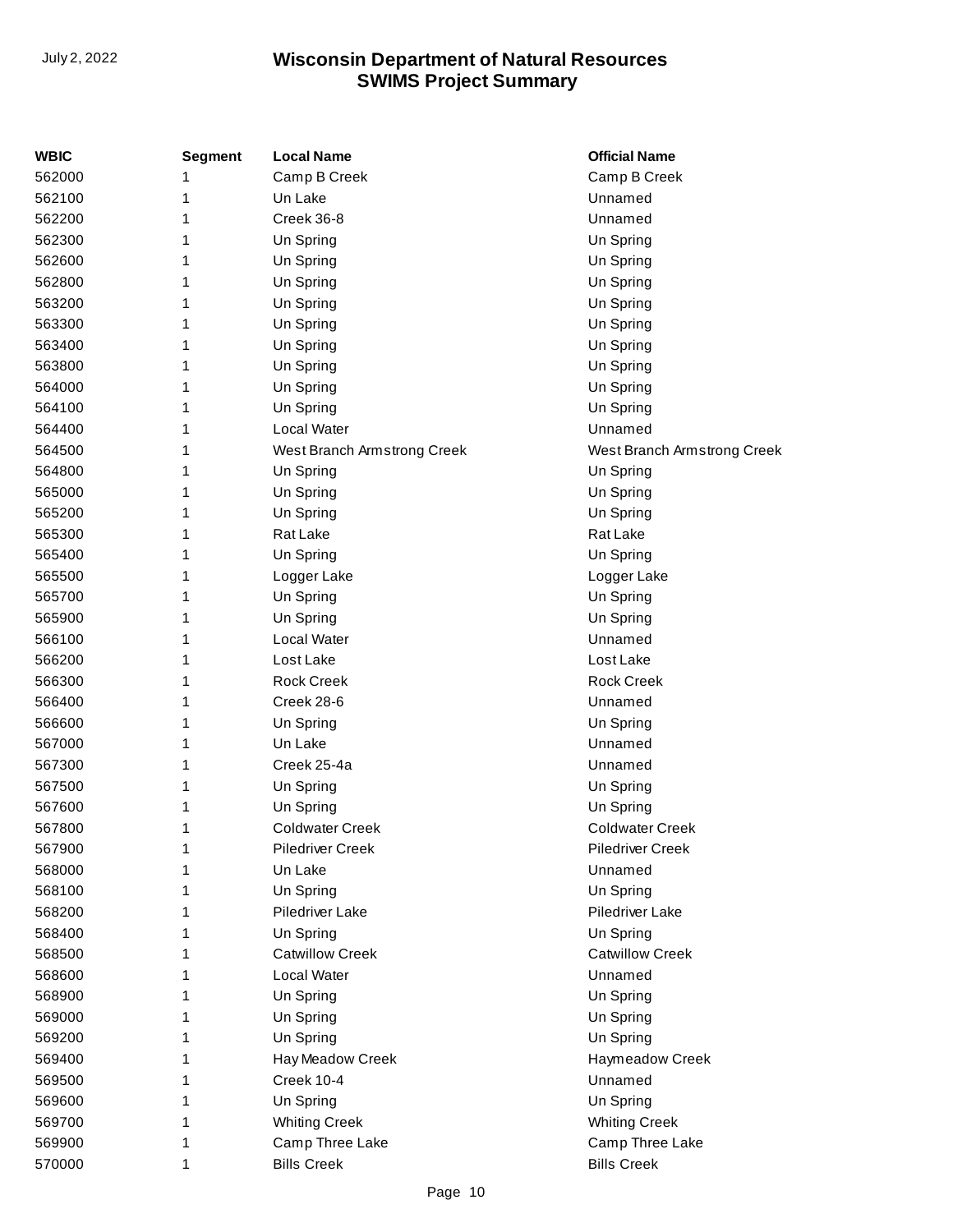| <b>Segment</b> | <b>Local Name</b>           | <b>Official Name</b>        |
|----------------|-----------------------------|-----------------------------|
| 1              | Un Spring                   | Un Spring                   |
| 1              | <b>Gruman Creek</b>         | <b>Gruman Creek</b>         |
| 1              | Camp Eight Creek            | Camp Eight Creek            |
| 1              | Sixty-Two Creek             | Sixtytwo Creek              |
| 1              | <b>Flanners Creek</b>       | <b>Flanners Creek</b>       |
| 1              | <b>Bob Creek</b>            | <b>Bobs Creek</b>           |
| 1              | <b>Bobs Lake</b>            | <b>Bobs Lake</b>            |
| 1              | Un Spring                   | Un Spring                   |
| 1              | Kersten Creek               | Kersten Creek               |
| 1              | Un Spring                   | Un Spring                   |
| 1              | Van Zile Lake               | Un Spring                   |
| 1              | Un Spring                   | Un Spring                   |
| 1              | <b>Otter Creek</b>          | <b>Otter Creek</b>          |
| 1              | Johnson Creek               | Johnson Creek               |
| 1              | Un Spring                   | Un Spring                   |
| 1              | Un Spring                   | Un Spring                   |
| 1              | Un Spring                   | Un Spring                   |
| 1              | Un Spring                   | Johnson Springs             |
| 1              | Un Spring                   | Johnson Springs             |
| 1              | Johnson Spring Pond         | Johnson Springs             |
| 1              |                             | Un Spring                   |
| 1              | Un Spring                   | Un Spring                   |
| 1              | Un Spring                   | Un Spring                   |
| 1              | Un Spring                   | Un Spring                   |
| 1              | <b>Otter Spring Pond</b>    | <b>Otter Springs</b>        |
| 1              |                             | Un Spring                   |
| 1              | <b>Bug Lake</b>             | <b>Bug Lake</b>             |
| 1              | <b>Bug Lake</b>             | Un Spring                   |
| 1              | Marsh #10 Creek             | Marsh # 10 Creek            |
| 2              | Marsh #10 Creek             | Marsh #10 Creek             |
| 1              | Un Lake                     | Unnamed                     |
| 1              | Marsh No. Ten Lake          | Marsh No. Ten Lake          |
| 1              | Un Spring                   | Un Spring                   |
| 1              | Spring Pond                 | Spring Pond                 |
| 1              | North Branch Peshtigo River | North Branch Peshtigo River |
| 1              | Un Spring                   | Un Spring                   |
| 1              | Un Spring                   | Un Spring                   |
| 1              | Un Lake                     | Unnamed                     |
| 1              | Un Spring                   | Un Spring                   |
| 1              | Un Spring                   | Un Spring                   |
| 1              | Un Spring                   | Un Spring                   |
| 1              | Un Spring                   | Un Spring                   |
| 1              | Un Spring                   | Un Spring                   |
| 1              | Un Spring                   | Un Spring                   |
| 1              | <b>Cherry Creek</b>         | Unnamed                     |
| 1              | Un Spring                   | Un Spring                   |
| 1              | Un Spring                   | Un Spring                   |
| 1              | Un Spring                   | Un Spring                   |
|                |                             | Un Spring<br>Un Spring      |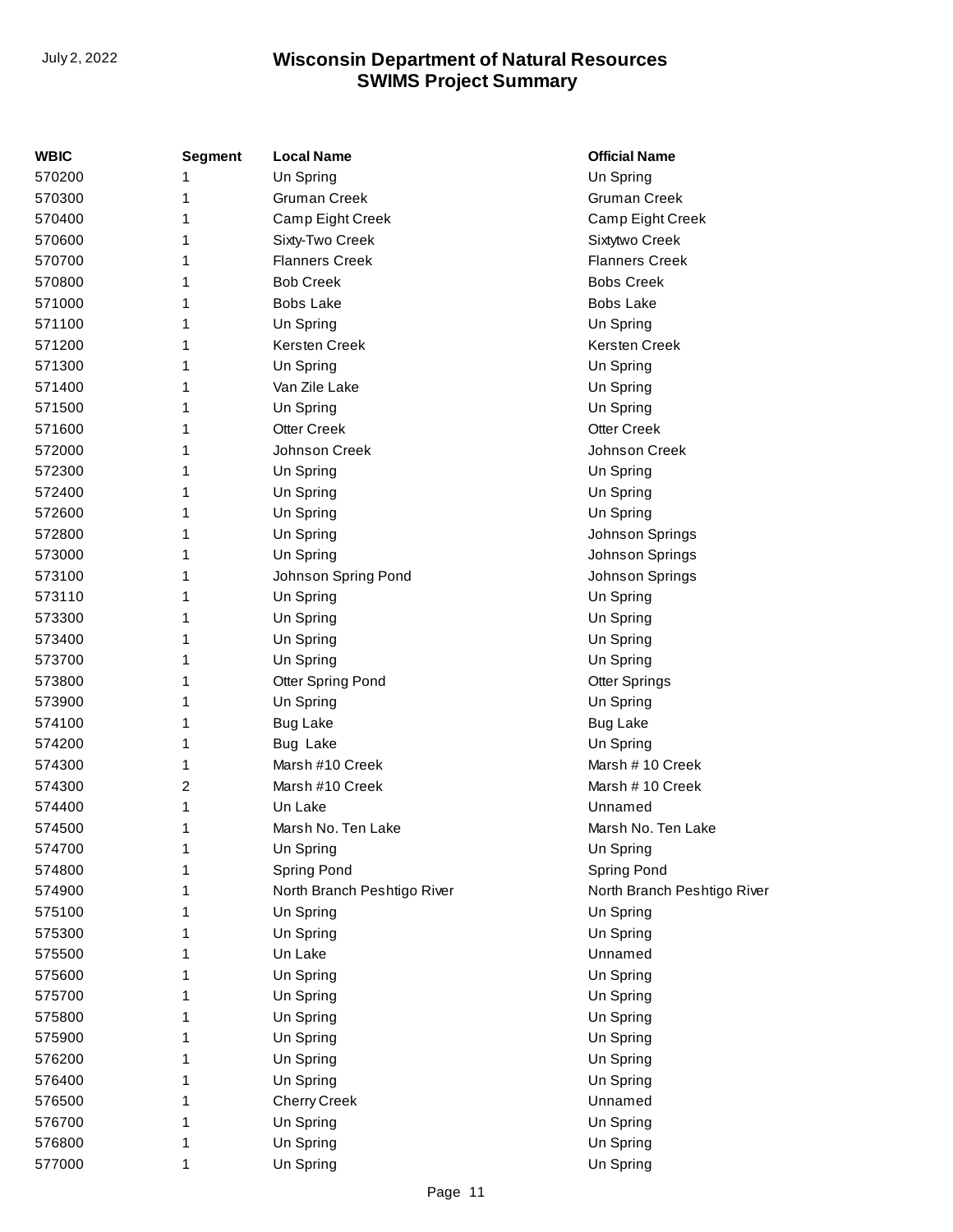| WBIC   | <b>Segment</b> | <b>Local Name</b>            | <b>Official Name</b>        |
|--------|----------------|------------------------------|-----------------------------|
| 577100 | 1              | Un Spring                    | Un Spring                   |
| 577200 | 1              | Un Spring                    | Un Spring                   |
| 577300 | 1              | Un Spring                    | Un Spring                   |
| 577400 | 1              | Un Spring                    | Un Spring                   |
| 577600 | 1              | Marshall Lake                | Marshall Lake               |
| 577700 | 1              | Little Marshall Lake         | <b>Little Marshall Lake</b> |
| 577800 | 1              | Un Spring                    | Un Spring                   |
| 577900 | 1              | Un Spring                    | Un Spring                   |
| 578000 | 1              | Un Spring                    | Un Spring                   |
| 578200 | 1              | Un Spring                    | Un Spring                   |
| 578400 | 1              | Un Spring                    | Un Spring                   |
| 578500 | 1              | Middle Branch Peshtigo River | Middle Br Peshtigo River    |
| 578500 | 2              | Middle Branch Peshtigo River | Middle Br Peshtigo River    |
| 578600 | 1              | Raymond Creek                | Raymond Creek               |
| 578800 | 1              | Un Spring                    | Un Spring                   |
| 578900 | 1              | Un Spring                    | Un Spring                   |
| 579000 | 1              | Un Spring                    | Un Spring                   |
| 579200 | 1              | Un Spring                    | Un Spring                   |
| 579300 | 1              | Un Spring                    | Un Spring                   |
| 579400 | 1              | Un Spring                    | Un Spring                   |
| 579500 | 1              | South Branch Peshtigo River  | South Branch Peshtigo River |
| 579700 | 1              | Lily Pad Lake                | Lily Pad Lake               |
| 579900 | 1              | Un Spring                    | Un Spring                   |
| 580000 | 1              | Un Spring                    | Un Spring                   |
| 580200 | 1              | Un Spring                    | Un Spring                   |
| 580400 | 1              | Un Spring                    | Un Spring                   |
| 580600 | 1              | Peterson Creek               | Peterson Creek              |
| 580700 | 1              | Un Spring                    | Un Spring                   |
| 580800 | 1              | Drake Creek                  | <b>Drake Creek</b>          |
| 580900 | 1              | Drake Creek trib             | Unnamed                     |
| 581100 | 1              | Un Spring                    | Un Spring                   |
| 581200 | 1              | Un Spring                    | Un Spring                   |
| 581300 | 1              | Un Lake                      | Unnamed                     |
| 581400 | 1              | Peshtigo Lake                | Peshtigo Lake               |
| 581600 | 1              | Clear Lake                   | Clear Lake                  |
| 581900 | 1              | Un Spring                    | Un Spring                   |
| 582000 | 1              | West Branch Peshtigo River   | West Branch Peshtigo River  |
| 582000 | 2              | West Branch Peshtigo River   | West Branch Peshtigo River  |
| 582000 | 3              | West Branch Peshtigo River   | West Branch Peshtigo River  |
| 582100 | 1              | Un Spring                    | Un Spring                   |
| 582300 | 1              | Un Spring                    | Un Spring                   |
| 582500 | 1              | Un Spring                    | Un Spring                   |
| 582700 | 1              | Un Spring                    | Un Spring                   |
| 582800 | 1              | Un Spring                    | Un Spring                   |
| 582900 | 1              | Un Spring                    | Un Spring                   |
| 583000 | 1              | Un Spring                    | Un Spring                   |
| 584500 | 1              | <b>Bose Lake</b>             | Bose Lake                   |
| 585900 | 1              | Gertrude Lake                | Gertrude Lake               |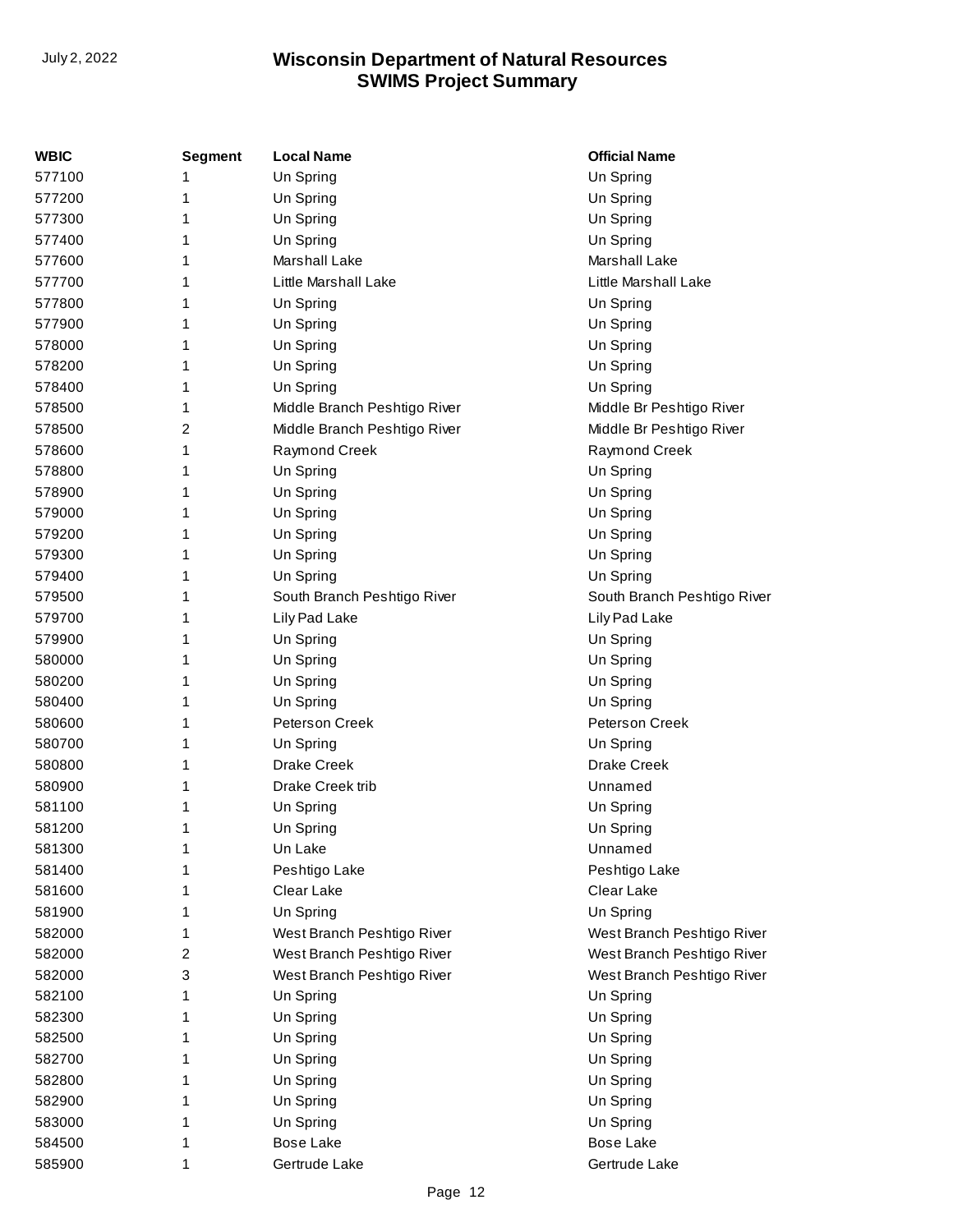| WBIC   | <b>Segment</b> | <b>Local Name</b>        | <b>Official Name</b>     |
|--------|----------------|--------------------------|--------------------------|
| 586000 | 1              | Goose Lake               | Goose Lake               |
| 586200 | 1              | Harmony Lake             | Harmony Lake             |
| 586300 | 1              | <b>Harriet Lake</b>      | <b>Harriet Lake</b>      |
| 586900 | 1              | Indian Camp Lake         | Indian Camp Lake         |
| 588500 | 1              | May Lake                 | May Lake                 |
| 588600 | 1              | Mayflower Lake           | Mayflower Lake           |
| 589700 | 1              | Mud Lake                 | Mud Lake                 |
| 590000 | 1              | <b>Two Sisters Lakes</b> | <b>Two Sisters Lakes</b> |
| 590300 | 1              | Onimish Lake             | Onimish Lake             |
| 591000 | 1              | Quartz Lake              | Quartz Lake              |
| 591200 | 1              | <b>Ritter Lake</b>       | <b>Ritter Lake</b>       |
| 591300 | 1              | Robinson Lake            | Robinson Lake            |
| 591400 | 1              | Rogers Lake              | Rogers Lake              |
| 591500 | 1              | <b>Two Sisters Lakes</b> | <b>Two Sisters Lakes</b> |
| 592400 | 1              | Sunfish Lake             | Sunfish Lake             |
| 597000 | 1              | Un Lake                  | Unnamed                  |
| 597300 | 1              | Un Lake                  | Unnamed                  |
| 597400 | 1              | Un Lake                  | Unnamed                  |
| 599300 | 1              | Un Lake                  | Unnamed                  |
| 599400 | 1              | Un Lake                  | Unnamed                  |
| 599500 | 1              | Un Lake                  | Unnamed                  |
| 599600 | 1              | Un Lake                  | Unnamed                  |
| 599700 | 1              | Un Lake                  | Unnamed                  |
| 599800 | 1              | Unamed                   | Unnamed                  |
| 603000 | 1              | Un Lake                  | Unnamed                  |
| 603100 | 1              | Un Lake                  | Unnamed                  |
| 603200 | 1              | Un Lake                  | Unnamed                  |
| 603300 | 1              | Un Lake                  | Unnamed                  |
| 603400 | 1              | Un Lake                  | Unnamed                  |
| 603500 | 1              | Un Lake                  | Unnamed                  |
| 603600 | 1              | <b>Two Duchmen Lake</b>  | Two Dutchmen Lake        |
| 603700 | 1              | Un Lake                  | Unnamed                  |
| 603800 | 1              | Unamed                   | Unnamed                  |
| 603900 | 1              | Un Lake                  | Unnamed                  |
| 604000 | 1              | Un Lake                  | Unnamed                  |
| 604100 | 1              | Un Lake                  | Unnamed                  |
| 604200 | 1              | Two Sisters Lakes        | Unnamed                  |
| 604300 | 1              | Un Lake                  | Unnamed                  |
| 604400 | 1              | Un Lake                  | Unnamed                  |
| 604500 | 1              | Un Lake                  | Unnamed                  |
| 604600 | 1              | Un Lake                  | Unnamed                  |
| 604700 | 1              | Un Lake                  | Unnamed                  |
| 604800 | 1              | Un Lake                  | Unnamed                  |
| 604900 | 1              | Un Lake                  | Unnamed                  |
| 605000 | 1              | Un Lake                  | Killborn Lake            |
| 605200 | 1              | Un Lake                  | Unnamed                  |
| 605300 | 1              | Un Lake                  | Unnamed                  |
| 605400 | 1              | Un Lake                  | Unnamed                  |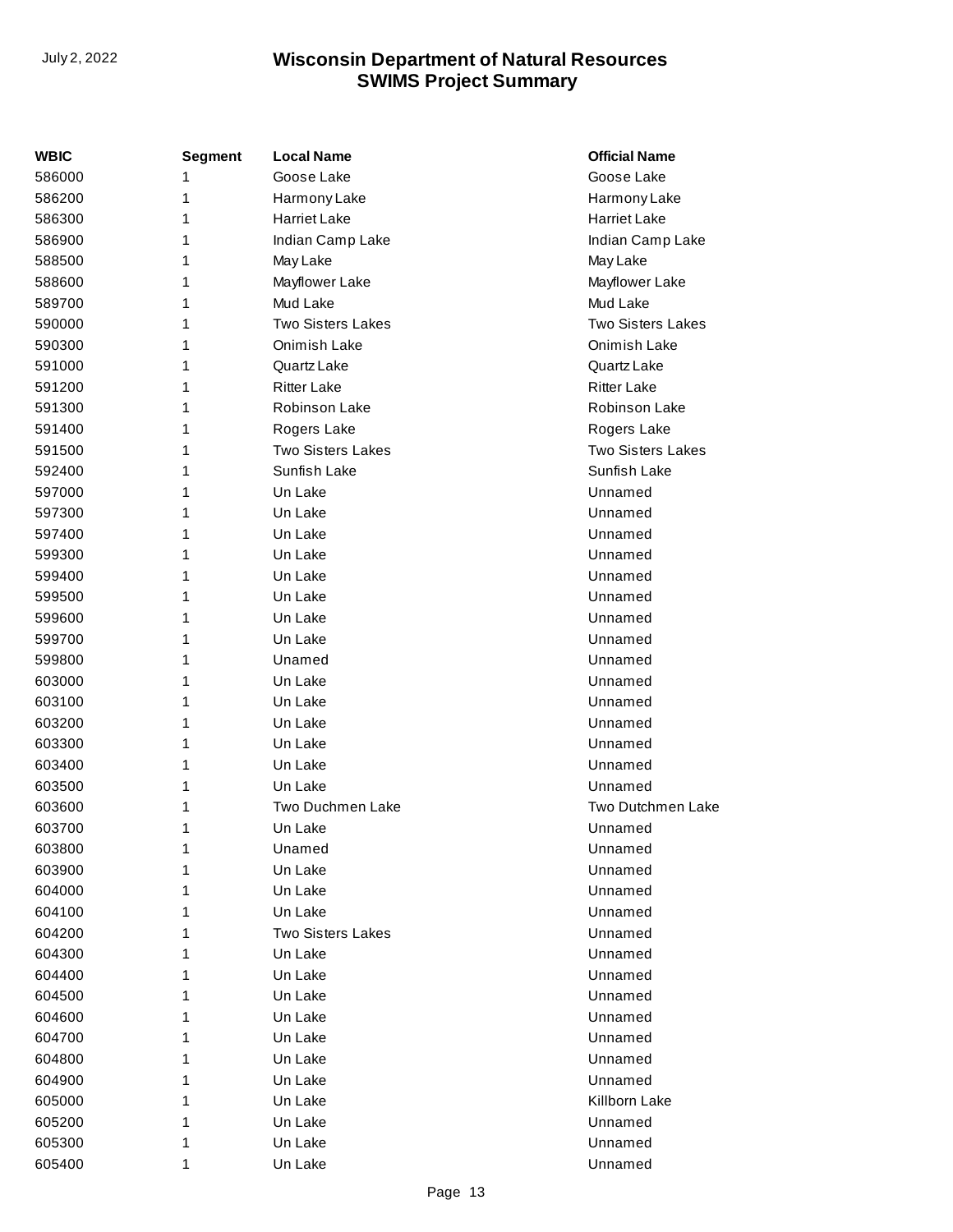| Un Lake<br>Unnamed<br>Un Lake<br>Unnamed<br>1<br>Local Water<br>Unnamed<br>Un Lake<br>Unnamed<br>Un Lake<br>Unnamed<br>Unnamed<br>Un Lake<br>1<br>Van Zile Lake<br>Van Zile Lake<br>Pine River<br>Pine River<br>Pine River<br>Pine River<br>2<br>Popple River<br>Popple River<br>1<br>2<br>Popple River<br>Popple River<br>3<br>Popple River<br>Popple River<br>Popple River<br>Popple River<br>4<br>Mud Creek<br>Mud Creek<br>1<br>Forest Lake<br>Forest Lake<br><b>Rock Creek</b><br><b>Rock Creek</b><br><b>Rock Creek</b><br><b>Rock Creek</b><br>2<br>Un Spring<br>Un Spring<br>1<br>Un Spring<br>Un Spring<br>1<br>Un Spring<br>Un Spring<br>1<br>South Branch Popple River<br>South Branch Popple River<br>1<br>2<br>South Branch Popple River<br>South Branch Popple River<br>2<br>Simpson Creek<br>Simpson Creek<br><b>Hanson Creek</b><br><b>Hanson Creek</b><br>1<br>Un Spring<br>Un Spring<br>1<br>Un Spring<br>Un Spring<br>1<br>Un Spring<br>Un Spring<br>Un Spring<br>Un Spring<br>Unnamed<br>Un Lake<br>1<br>Nelligan Pond<br>Nelligan Pond<br>1<br>Un Spring<br>Un Spring<br>1<br>Un Spring<br>Un Spring<br>1<br>1<br>Un Spring<br>Un Spring<br>Simpson Creek South Channel<br>Simpson Creek - South Channel<br>Un Spring<br>Un Spring<br>Ross Lake<br>Ross Lake<br>Un Lake<br>Unnamed<br>Un Spring<br>Un Spring<br>Un Spring<br>Un Spring<br>Un Spring<br>Un Spring<br>Un Spring<br>Un Spring<br>Un Spring<br>Un Spring<br>Unnamed<br>Creek 7-14 (T38n, R15e)<br>Little Popple River<br>Little Popple River<br>Little Popple River<br>Little Popple River<br>2<br>Un Spring<br>Un Spring<br>Un Lake<br>Unnamed<br><b>Rat Creek</b><br><b>Rat Creek</b><br>1 | <b>WBIC</b> | <b>Segment</b> | <b>Local Name</b> | <b>Official Name</b> |
|-------------------------------------------------------------------------------------------------------------------------------------------------------------------------------------------------------------------------------------------------------------------------------------------------------------------------------------------------------------------------------------------------------------------------------------------------------------------------------------------------------------------------------------------------------------------------------------------------------------------------------------------------------------------------------------------------------------------------------------------------------------------------------------------------------------------------------------------------------------------------------------------------------------------------------------------------------------------------------------------------------------------------------------------------------------------------------------------------------------------------------------------------------------------------------------------------------------------------------------------------------------------------------------------------------------------------------------------------------------------------------------------------------------------------------------------------------------------------------------------------------------------------------------------------------------------------------------------------------------------------------------------------------------------------------|-------------|----------------|-------------------|----------------------|
|                                                                                                                                                                                                                                                                                                                                                                                                                                                                                                                                                                                                                                                                                                                                                                                                                                                                                                                                                                                                                                                                                                                                                                                                                                                                                                                                                                                                                                                                                                                                                                                                                                                                               | 605500      |                |                   |                      |
|                                                                                                                                                                                                                                                                                                                                                                                                                                                                                                                                                                                                                                                                                                                                                                                                                                                                                                                                                                                                                                                                                                                                                                                                                                                                                                                                                                                                                                                                                                                                                                                                                                                                               | 605600      |                |                   |                      |
|                                                                                                                                                                                                                                                                                                                                                                                                                                                                                                                                                                                                                                                                                                                                                                                                                                                                                                                                                                                                                                                                                                                                                                                                                                                                                                                                                                                                                                                                                                                                                                                                                                                                               | 605700      |                |                   |                      |
|                                                                                                                                                                                                                                                                                                                                                                                                                                                                                                                                                                                                                                                                                                                                                                                                                                                                                                                                                                                                                                                                                                                                                                                                                                                                                                                                                                                                                                                                                                                                                                                                                                                                               | 608000      |                |                   |                      |
|                                                                                                                                                                                                                                                                                                                                                                                                                                                                                                                                                                                                                                                                                                                                                                                                                                                                                                                                                                                                                                                                                                                                                                                                                                                                                                                                                                                                                                                                                                                                                                                                                                                                               | 608100      |                |                   |                      |
|                                                                                                                                                                                                                                                                                                                                                                                                                                                                                                                                                                                                                                                                                                                                                                                                                                                                                                                                                                                                                                                                                                                                                                                                                                                                                                                                                                                                                                                                                                                                                                                                                                                                               | 608200      |                |                   |                      |
|                                                                                                                                                                                                                                                                                                                                                                                                                                                                                                                                                                                                                                                                                                                                                                                                                                                                                                                                                                                                                                                                                                                                                                                                                                                                                                                                                                                                                                                                                                                                                                                                                                                                               | 608400      |                |                   |                      |
|                                                                                                                                                                                                                                                                                                                                                                                                                                                                                                                                                                                                                                                                                                                                                                                                                                                                                                                                                                                                                                                                                                                                                                                                                                                                                                                                                                                                                                                                                                                                                                                                                                                                               | 650300      |                |                   |                      |
|                                                                                                                                                                                                                                                                                                                                                                                                                                                                                                                                                                                                                                                                                                                                                                                                                                                                                                                                                                                                                                                                                                                                                                                                                                                                                                                                                                                                                                                                                                                                                                                                                                                                               | 650300      |                |                   |                      |
|                                                                                                                                                                                                                                                                                                                                                                                                                                                                                                                                                                                                                                                                                                                                                                                                                                                                                                                                                                                                                                                                                                                                                                                                                                                                                                                                                                                                                                                                                                                                                                                                                                                                               | 652900      |                |                   |                      |
|                                                                                                                                                                                                                                                                                                                                                                                                                                                                                                                                                                                                                                                                                                                                                                                                                                                                                                                                                                                                                                                                                                                                                                                                                                                                                                                                                                                                                                                                                                                                                                                                                                                                               | 652900      |                |                   |                      |
|                                                                                                                                                                                                                                                                                                                                                                                                                                                                                                                                                                                                                                                                                                                                                                                                                                                                                                                                                                                                                                                                                                                                                                                                                                                                                                                                                                                                                                                                                                                                                                                                                                                                               | 652900      |                |                   |                      |
|                                                                                                                                                                                                                                                                                                                                                                                                                                                                                                                                                                                                                                                                                                                                                                                                                                                                                                                                                                                                                                                                                                                                                                                                                                                                                                                                                                                                                                                                                                                                                                                                                                                                               | 652900      |                |                   |                      |
|                                                                                                                                                                                                                                                                                                                                                                                                                                                                                                                                                                                                                                                                                                                                                                                                                                                                                                                                                                                                                                                                                                                                                                                                                                                                                                                                                                                                                                                                                                                                                                                                                                                                               | 658500      |                |                   |                      |
|                                                                                                                                                                                                                                                                                                                                                                                                                                                                                                                                                                                                                                                                                                                                                                                                                                                                                                                                                                                                                                                                                                                                                                                                                                                                                                                                                                                                                                                                                                                                                                                                                                                                               | 659200      |                |                   |                      |
|                                                                                                                                                                                                                                                                                                                                                                                                                                                                                                                                                                                                                                                                                                                                                                                                                                                                                                                                                                                                                                                                                                                                                                                                                                                                                                                                                                                                                                                                                                                                                                                                                                                                               | 659300      |                |                   |                      |
|                                                                                                                                                                                                                                                                                                                                                                                                                                                                                                                                                                                                                                                                                                                                                                                                                                                                                                                                                                                                                                                                                                                                                                                                                                                                                                                                                                                                                                                                                                                                                                                                                                                                               | 659300      |                |                   |                      |
|                                                                                                                                                                                                                                                                                                                                                                                                                                                                                                                                                                                                                                                                                                                                                                                                                                                                                                                                                                                                                                                                                                                                                                                                                                                                                                                                                                                                                                                                                                                                                                                                                                                                               | 660000      |                |                   |                      |
|                                                                                                                                                                                                                                                                                                                                                                                                                                                                                                                                                                                                                                                                                                                                                                                                                                                                                                                                                                                                                                                                                                                                                                                                                                                                                                                                                                                                                                                                                                                                                                                                                                                                               | 660100      |                |                   |                      |
|                                                                                                                                                                                                                                                                                                                                                                                                                                                                                                                                                                                                                                                                                                                                                                                                                                                                                                                                                                                                                                                                                                                                                                                                                                                                                                                                                                                                                                                                                                                                                                                                                                                                               | 660300      |                |                   |                      |
|                                                                                                                                                                                                                                                                                                                                                                                                                                                                                                                                                                                                                                                                                                                                                                                                                                                                                                                                                                                                                                                                                                                                                                                                                                                                                                                                                                                                                                                                                                                                                                                                                                                                               | 660500      |                |                   |                      |
|                                                                                                                                                                                                                                                                                                                                                                                                                                                                                                                                                                                                                                                                                                                                                                                                                                                                                                                                                                                                                                                                                                                                                                                                                                                                                                                                                                                                                                                                                                                                                                                                                                                                               | 660500      |                |                   |                      |
|                                                                                                                                                                                                                                                                                                                                                                                                                                                                                                                                                                                                                                                                                                                                                                                                                                                                                                                                                                                                                                                                                                                                                                                                                                                                                                                                                                                                                                                                                                                                                                                                                                                                               | 660600      |                |                   |                      |
|                                                                                                                                                                                                                                                                                                                                                                                                                                                                                                                                                                                                                                                                                                                                                                                                                                                                                                                                                                                                                                                                                                                                                                                                                                                                                                                                                                                                                                                                                                                                                                                                                                                                               | 661100      |                |                   |                      |
|                                                                                                                                                                                                                                                                                                                                                                                                                                                                                                                                                                                                                                                                                                                                                                                                                                                                                                                                                                                                                                                                                                                                                                                                                                                                                                                                                                                                                                                                                                                                                                                                                                                                               | 661300      |                |                   |                      |
|                                                                                                                                                                                                                                                                                                                                                                                                                                                                                                                                                                                                                                                                                                                                                                                                                                                                                                                                                                                                                                                                                                                                                                                                                                                                                                                                                                                                                                                                                                                                                                                                                                                                               | 661600      |                |                   |                      |
|                                                                                                                                                                                                                                                                                                                                                                                                                                                                                                                                                                                                                                                                                                                                                                                                                                                                                                                                                                                                                                                                                                                                                                                                                                                                                                                                                                                                                                                                                                                                                                                                                                                                               | 661700      |                |                   |                      |
|                                                                                                                                                                                                                                                                                                                                                                                                                                                                                                                                                                                                                                                                                                                                                                                                                                                                                                                                                                                                                                                                                                                                                                                                                                                                                                                                                                                                                                                                                                                                                                                                                                                                               | 661900      |                |                   |                      |
|                                                                                                                                                                                                                                                                                                                                                                                                                                                                                                                                                                                                                                                                                                                                                                                                                                                                                                                                                                                                                                                                                                                                                                                                                                                                                                                                                                                                                                                                                                                                                                                                                                                                               | 662000      |                |                   |                      |
|                                                                                                                                                                                                                                                                                                                                                                                                                                                                                                                                                                                                                                                                                                                                                                                                                                                                                                                                                                                                                                                                                                                                                                                                                                                                                                                                                                                                                                                                                                                                                                                                                                                                               | 662100      |                |                   |                      |
|                                                                                                                                                                                                                                                                                                                                                                                                                                                                                                                                                                                                                                                                                                                                                                                                                                                                                                                                                                                                                                                                                                                                                                                                                                                                                                                                                                                                                                                                                                                                                                                                                                                                               | 662200      |                |                   |                      |
|                                                                                                                                                                                                                                                                                                                                                                                                                                                                                                                                                                                                                                                                                                                                                                                                                                                                                                                                                                                                                                                                                                                                                                                                                                                                                                                                                                                                                                                                                                                                                                                                                                                                               | 662700      |                |                   |                      |
|                                                                                                                                                                                                                                                                                                                                                                                                                                                                                                                                                                                                                                                                                                                                                                                                                                                                                                                                                                                                                                                                                                                                                                                                                                                                                                                                                                                                                                                                                                                                                                                                                                                                               | 662900      |                |                   |                      |
|                                                                                                                                                                                                                                                                                                                                                                                                                                                                                                                                                                                                                                                                                                                                                                                                                                                                                                                                                                                                                                                                                                                                                                                                                                                                                                                                                                                                                                                                                                                                                                                                                                                                               | 663400      |                |                   |                      |
|                                                                                                                                                                                                                                                                                                                                                                                                                                                                                                                                                                                                                                                                                                                                                                                                                                                                                                                                                                                                                                                                                                                                                                                                                                                                                                                                                                                                                                                                                                                                                                                                                                                                               | 663600      |                |                   |                      |
|                                                                                                                                                                                                                                                                                                                                                                                                                                                                                                                                                                                                                                                                                                                                                                                                                                                                                                                                                                                                                                                                                                                                                                                                                                                                                                                                                                                                                                                                                                                                                                                                                                                                               | 663800      |                |                   |                      |
|                                                                                                                                                                                                                                                                                                                                                                                                                                                                                                                                                                                                                                                                                                                                                                                                                                                                                                                                                                                                                                                                                                                                                                                                                                                                                                                                                                                                                                                                                                                                                                                                                                                                               | 664200      |                |                   |                      |
|                                                                                                                                                                                                                                                                                                                                                                                                                                                                                                                                                                                                                                                                                                                                                                                                                                                                                                                                                                                                                                                                                                                                                                                                                                                                                                                                                                                                                                                                                                                                                                                                                                                                               | 665500      |                |                   |                      |
|                                                                                                                                                                                                                                                                                                                                                                                                                                                                                                                                                                                                                                                                                                                                                                                                                                                                                                                                                                                                                                                                                                                                                                                                                                                                                                                                                                                                                                                                                                                                                                                                                                                                               | 665600      |                |                   |                      |
|                                                                                                                                                                                                                                                                                                                                                                                                                                                                                                                                                                                                                                                                                                                                                                                                                                                                                                                                                                                                                                                                                                                                                                                                                                                                                                                                                                                                                                                                                                                                                                                                                                                                               | 665800      |                |                   |                      |
|                                                                                                                                                                                                                                                                                                                                                                                                                                                                                                                                                                                                                                                                                                                                                                                                                                                                                                                                                                                                                                                                                                                                                                                                                                                                                                                                                                                                                                                                                                                                                                                                                                                                               | 666000      |                |                   |                      |
|                                                                                                                                                                                                                                                                                                                                                                                                                                                                                                                                                                                                                                                                                                                                                                                                                                                                                                                                                                                                                                                                                                                                                                                                                                                                                                                                                                                                                                                                                                                                                                                                                                                                               | 666100      |                |                   |                      |
|                                                                                                                                                                                                                                                                                                                                                                                                                                                                                                                                                                                                                                                                                                                                                                                                                                                                                                                                                                                                                                                                                                                                                                                                                                                                                                                                                                                                                                                                                                                                                                                                                                                                               | 669100      |                |                   |                      |
|                                                                                                                                                                                                                                                                                                                                                                                                                                                                                                                                                                                                                                                                                                                                                                                                                                                                                                                                                                                                                                                                                                                                                                                                                                                                                                                                                                                                                                                                                                                                                                                                                                                                               | 669200      |                |                   |                      |
|                                                                                                                                                                                                                                                                                                                                                                                                                                                                                                                                                                                                                                                                                                                                                                                                                                                                                                                                                                                                                                                                                                                                                                                                                                                                                                                                                                                                                                                                                                                                                                                                                                                                               | 669200      |                |                   |                      |
|                                                                                                                                                                                                                                                                                                                                                                                                                                                                                                                                                                                                                                                                                                                                                                                                                                                                                                                                                                                                                                                                                                                                                                                                                                                                                                                                                                                                                                                                                                                                                                                                                                                                               | 669600      |                |                   |                      |
|                                                                                                                                                                                                                                                                                                                                                                                                                                                                                                                                                                                                                                                                                                                                                                                                                                                                                                                                                                                                                                                                                                                                                                                                                                                                                                                                                                                                                                                                                                                                                                                                                                                                               | 670200      |                |                   |                      |
|                                                                                                                                                                                                                                                                                                                                                                                                                                                                                                                                                                                                                                                                                                                                                                                                                                                                                                                                                                                                                                                                                                                                                                                                                                                                                                                                                                                                                                                                                                                                                                                                                                                                               | 670500      |                |                   |                      |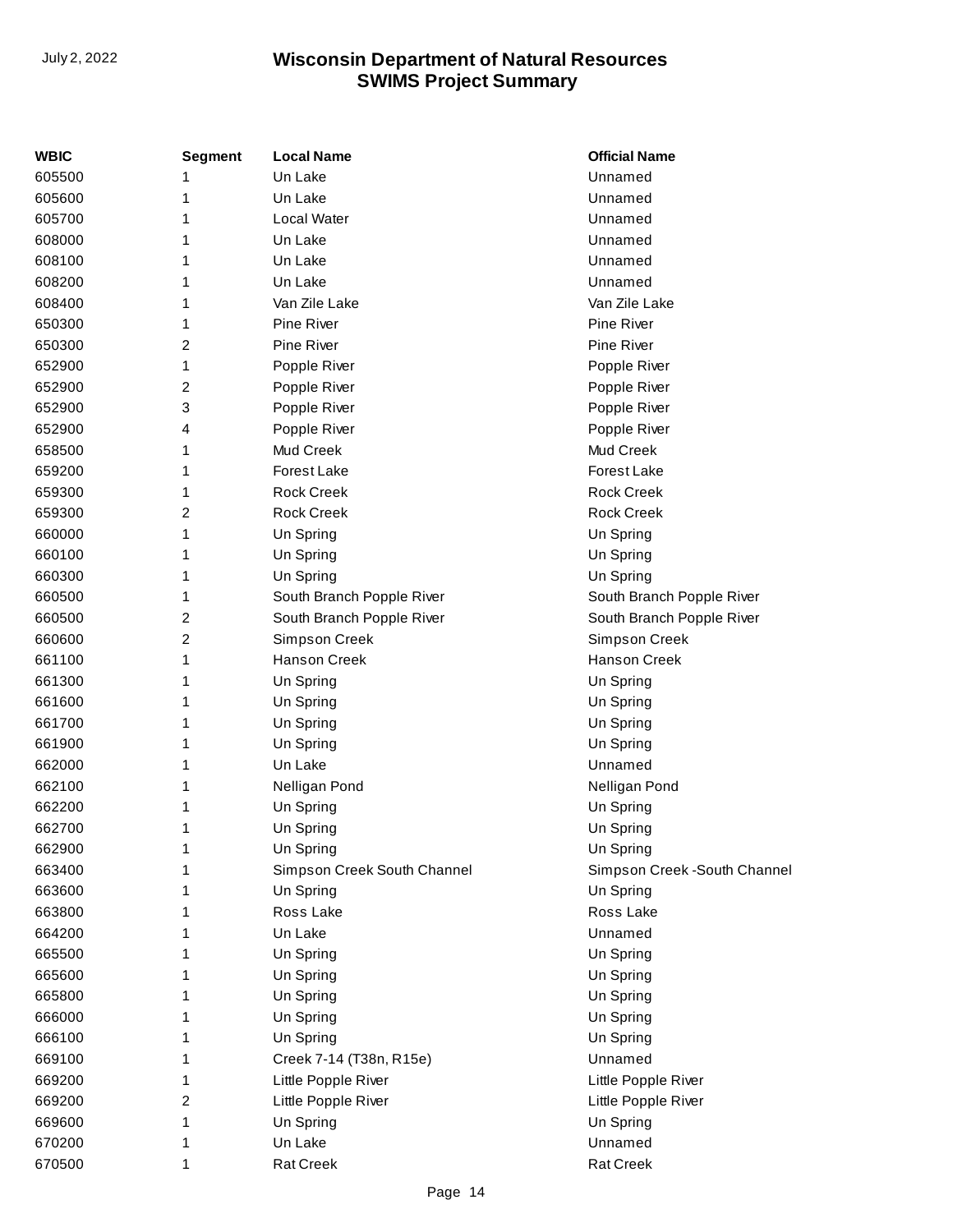| WBIC   | <b>Segment</b> | <b>Local Name</b>         | <b>Official Name</b>      |
|--------|----------------|---------------------------|---------------------------|
| 670640 | 1              | Un Spring                 | Un Spring                 |
| 671000 | 1              | Un Lake                   | Unnamed                   |
| 671300 | 1              | Rat Lake                  | Rat Lake                  |
| 671400 | 1              | North Branch Popple River | North Branch Popple River |
| 671600 | 1              | Un Spring                 | Un Spring                 |
| 677400 | 1              | Long Lake                 | Long Lake                 |
| 677500 | 1              | Long Lake                 | Un Spring                 |
| 677600 | 1              | <b>Coldwater Creek</b>    | <b>Coldwater Creek</b>    |
| 677600 | 2              | <b>Coldwater Creek</b>    | <b>Coldwater Creek</b>    |
| 677800 | 1              | Un Spring                 | Un Spring                 |
| 677900 | 1              | Un Spring                 | Un Spring                 |
| 678100 | 1              | Un Spring                 | Un Spring                 |
| 678300 | 1              | Un Spring                 | Un Spring                 |
| 678800 | 1              | Un Spring                 | Un Spring                 |
| 679100 | 1              | Un Spring                 | Un Spring                 |
| 681200 | 1              | <b>Stevens Creek</b>      | <b>Stevens Creek</b>      |
| 681200 | 2              | <b>Stevens Creek</b>      | <b>Stevens Creek</b>      |
| 681400 | 2              | Meadowbrook Creek         | Meadowbrook Creek         |
| 681400 | 3              | Meadowbrook Creek         | Meadowbrook Creek         |
| 681600 | 1              | Wapoose Lake              | Un Spring                 |
| 682000 | 1              | Un Spring                 | Un Spring                 |
| 682300 | 1              | Un Spring                 | Un Spring                 |
| 682600 | 1              | Un Spring                 | Un Spring                 |
| 682700 | 1              | Un Spring                 | Un Spring                 |
| 682900 | 1              | Un Spring                 | Un Spring                 |
| 683000 | 1              | <b>Stevens Lake</b>       | Stevens Lake              |
| 683100 | 1              | Lilypad Creek             | <b>Lilypad Creek</b>      |
| 683100 | 2              | Lilypad Creek             | Lilypad Creek             |
| 683100 | 3              | Lilypad Creek             | <b>Lilypad Creek</b>      |
| 683200 | 1              | Lilypad Lake              | Lilypad Lake              |
| 683300 | 1              | Un Spring                 | Un Spring                 |
| 683400 | 1              | Un Lake                   | Unnamed                   |
| 683500 | 1              | Un Spring                 | Un Spring                 |
| 683600 | 1              | Un Spring                 | Un Spring                 |
| 683700 | 1              | Mainline Creek            | Mainline Creek            |
| 683800 | 1              | Little Wapoose Lake       | Un Spring                 |
| 683900 | 1              | Steven'S Lake             | Un Spring                 |
| 684200 | 1              | Un Spring                 | Un Spring                 |
| 684300 | 1              | Un Spring                 | Un Spring                 |
| 684400 | 1              | Little Wapoose Lake       | Little Wapoose Lake       |
| 684500 | 1              | Wapoose Lake              | Wapoose Lake              |
| 684600 | 1              | Mainline Lake             | Mainline Lake             |
| 685000 | 1              | Kingstone Creek           | Kingstone Creek           |
| 685000 | 2              | Kingstone Creek           | Kingstone Creek           |
| 685300 | 1              | Un Spring                 | Un Spring                 |
| 685500 | 1              | Un Spring                 | Un Spring                 |
| 685700 | 1              | Un Spring                 | Un Spring                 |
| 686000 | 1              | <b>Bastile Lake</b>       | <b>Bastile Lake</b>       |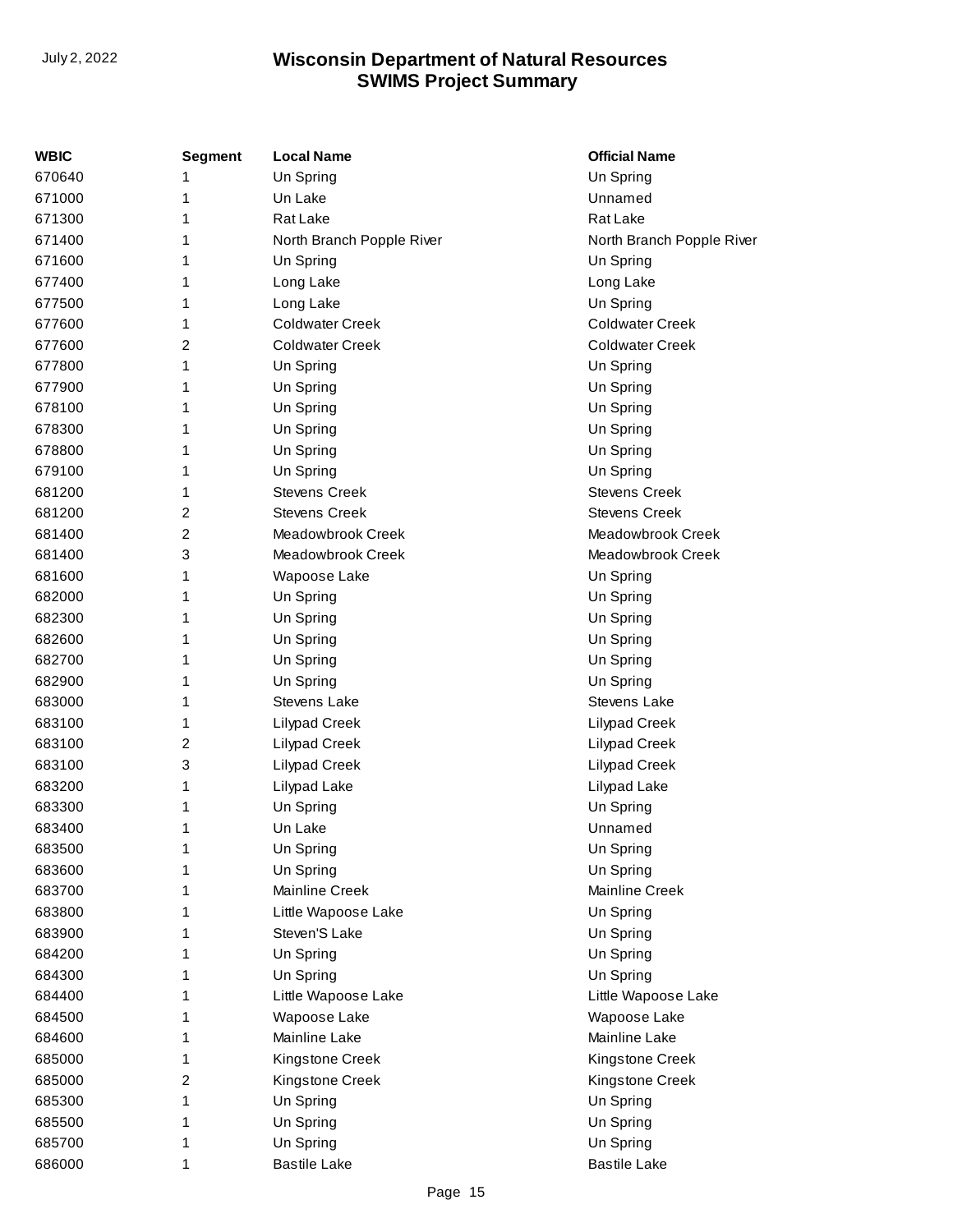| <b>WBIC</b> | <b>Segment</b> | <b>Local Name</b>           | <b>Official Name</b>        |
|-------------|----------------|-----------------------------|-----------------------------|
| 686200      |                | Un Spring                   | Un Spring                   |
| 686700      | 1              | Jones Creek                 | Jones Creek                 |
| 686700      | 2              | Jones Creek                 | Jones Creek                 |
| 686800      | 1              | <b>Pine Creek</b>           | <b>Pine Creek</b>           |
| 687000      | 1              | Un Spring                   | Un Spring                   |
| 687400      | 1              | Sawyer Creek                | Sawyer Creek                |
| 687600      | 1              | <b>Waite Lake</b>           | <b>Waite Lake</b>           |
| 687900      |                | Un Spring                   | Un Spring                   |
| 688100      |                | Un Spring                   | Un Spring                   |
| 688500      | 1              | Un Spring                   | Un Spring                   |
| 688600      | 1              | Un Spring                   | Un Spring                   |
| 688900      | 1              | North Branch Pine River     | North Branch Pine River     |
| 689000      | 1              | Un Spring                   | Un Spring                   |
| 689300      | 1              | Un Spring                   | Un Spring                   |
| 689900      | 1              | <b>Briss Lake</b>           | <b>Briss Lake</b>           |
| 690200      |                | Un Spring                   | Un Spring                   |
| 690300      |                | Un Spring                   | Un Spring                   |
| 690400      | 1              | <b>Briss Lake</b>           | Un Spring                   |
| 690500      | 1              | Un Spring                   | Un Spring                   |
| 690600      | 1              | Un Spring                   | Un Spring                   |
| 690900      | 1              | Un Spring                   | Un Spring                   |
| 691000      | 1              | Un Spring                   | Un Spring                   |
| 691100      | 1              | Un Spring                   | Un Spring                   |
| 691200      |                | Un Spring                   | Un Spring                   |
| 691400      |                | <b>Howell Creek</b>         | <b>Howell Creek</b>         |
| 691500      | 1              | <b>Howell Lake</b>          | Un Spring                   |
| 691800      | 1              | <b>Howell Lake</b>          | <b>Howell Lake</b>          |
| 692200      | 1              | Un Spring                   | Un Spring                   |
| 692300      | 1              | Un Spring                   | Un Spring                   |
| 692400      |                | <b>Butternut Lake</b>       | <b>Butternut Lake</b>       |
| 692600      | 1              | Three Johns Lake            | Three Johns Lake            |
| 692700      | 1              | McKinley Lake               | McKinley Lake               |
| 692900      | 1              | Franklin Lake               | Franklin Lake               |
| 693000      | 1              | Local Water                 | Unnamed                     |
| 693100      | 1              | Un Lake                     | Unnamed                     |
| 693300      |                | Four Ducks Lake             | Four Ducks Lake             |
| 693700      |                | Un Spring                   | Un Spring                   |
| 693800      | 1              | Un Spring                   | Un Spring                   |
| 693900      | 1              | <b>Wildcat Creek</b>        | <b>Wildcat Creek</b>        |
| 694100      | 1              | Un Spring                   | Un Spring                   |
| 694300      | 1              | Un Spring                   | Un Spring                   |
| 694500      | 1              | Un Spring                   | Un Spring                   |
| 694700      | 1              | Un Spring                   | Un Spring                   |
| 694800      | 1              | Mcdonald Creek              | McDonald Creek              |
| 694800      | 2              | <b>Mcdonald Creek</b>       | McDonald Creek              |
| 695100      | 1              | Un Spring                   | Un Spring                   |
| 695900      | 1              | Un Spring                   | Un Spring                   |
| 696000      | 1              | North Branch Mcdonald Creek | North Branch McDonald Creek |
|             |                |                             |                             |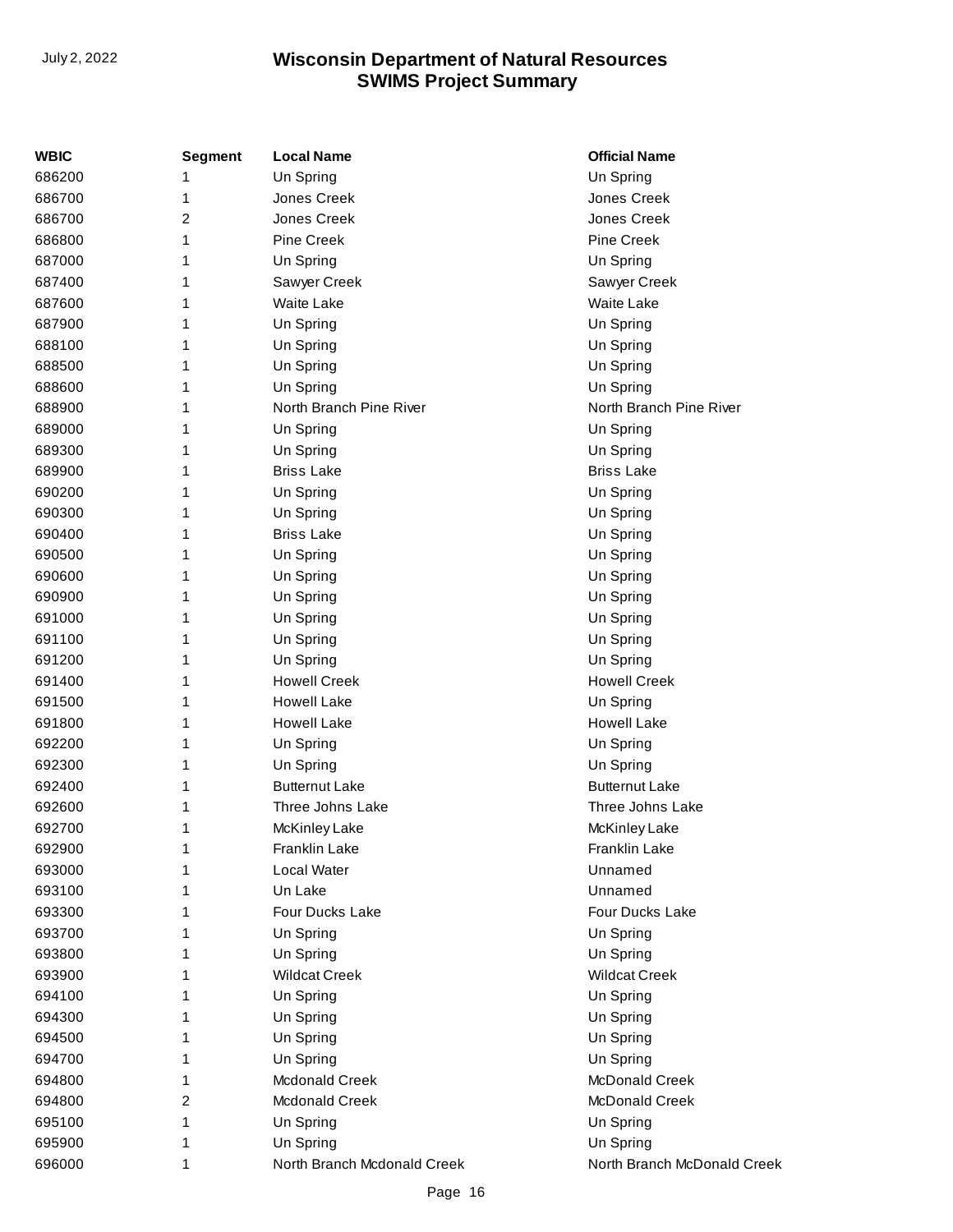| WBIC   | <b>Segment</b> | <b>Local Name</b>           | <b>Official Name</b>        |
|--------|----------------|-----------------------------|-----------------------------|
| 696000 | 2              | North Branch Mcdonald Creek | North Branch McDonald Creek |
| 696500 | 1              | Un Spring                   | Un Spring                   |
| 696800 | 1              | Un Spring                   | Un Spring                   |
| 696900 | 1              | Un Spring                   | Un Spring                   |
| 697000 | 1              | Un Lake                     | Unnamed                     |
| 697300 | 1              | Un Spring                   | Un Spring                   |
| 697400 | 1              | Un Spring                   | Un Spring                   |
| 697700 | 1              | Un Spring                   | Un Spring                   |
| 697800 | 1              | Un Spring                   | Un Spring                   |
| 697900 | 1              | Un Spring                   | Un Spring                   |
| 698100 | 1              | Un Spring                   | Un Spring                   |
| 698200 | 1              | Un Spring                   | Un Spring                   |
| 698400 | 1              | Un Spring                   | Un Spring                   |
| 698500 | 1              | Un Spring                   | Un Spring                   |
| 698700 | 1              | Un Spring                   | Un Spring                   |
| 698800 | 1              | Un Spring                   | Un Spring                   |
| 699000 | 1              | <b>Kimball Creek</b>        | <b>Kimball Creek</b>        |
| 699200 | 1              | Un Spring                   | Un Spring                   |
| 699400 | 1              | Un Spring                   | Un Spring                   |
| 699800 | 1              | Un Spring                   | Un Spring                   |
| 699900 | 1              | Un Spring                   | Un Spring                   |
| 700000 | 1              | Un Spring                   | Un Spring                   |
| 700100 |                | Un Spring                   | Un Spring                   |
| 700300 | 1              | Un Spring                   | Un Spring                   |
| 700400 | 1              | Lartsch Lake                | Lartsch Lake                |
| 700500 | 1              | Un Spring                   | Un Spring                   |
| 701300 | 1              | Un Spring                   | Un Spring                   |
| 703900 | 1              | <b>Brule River</b>          | <b>Brule River</b>          |
| 703900 | 2              | <b>Brule River</b>          | <b>Brule River</b>          |
| 708900 | 1              | <b>Chuks Creek</b>          | <b>Chuks Creek</b>          |
| 709100 | 1              | Chuks Lake                  | Chuks Lake                  |
| 709200 | 2              | <b>Huff Creek</b>           | <b>Huff Creek</b>           |
| 709200 | 3              | <b>Huff Creek</b>           | <b>Huff Creek</b>           |
| 709600 |                | Ramsdell Lake               | Ramsdell Lake               |
| 709700 |                | Ramsdell Lake               | Un Spring                   |
| 709800 |                | Un Spring                   | Un Spring                   |
| 709900 | 1              | Un Spring                   | Un Spring                   |
| 710100 | 1              | Allen Creek                 | Allen Creek                 |
| 710200 |                | Gaspardo Creek              | Gaspardo Creek              |
| 710500 | 1              | Zieler Spring Pond          | Zieler Springs              |
| 710600 | 1              | Un Spring                   | Un Spring                   |
| 711000 | 1              | Charlie Otto Creek          | Charlie Otto Creek          |
| 711100 |                | Trib To Charlie Otto Creek  | Unnamed                     |
| 711200 | 1              | Charlie Otto Spring Pond    | Charlie Otto Spring         |
| 711400 | 1              | Un Spring                   | Un Spring                   |
| 711600 | 1              | Un Spring                   | Un Spring                   |
| 711700 |                | West Allen Creek            | West Allen Creek            |
| 711800 | 1              | Un Spring                   | Un Spring                   |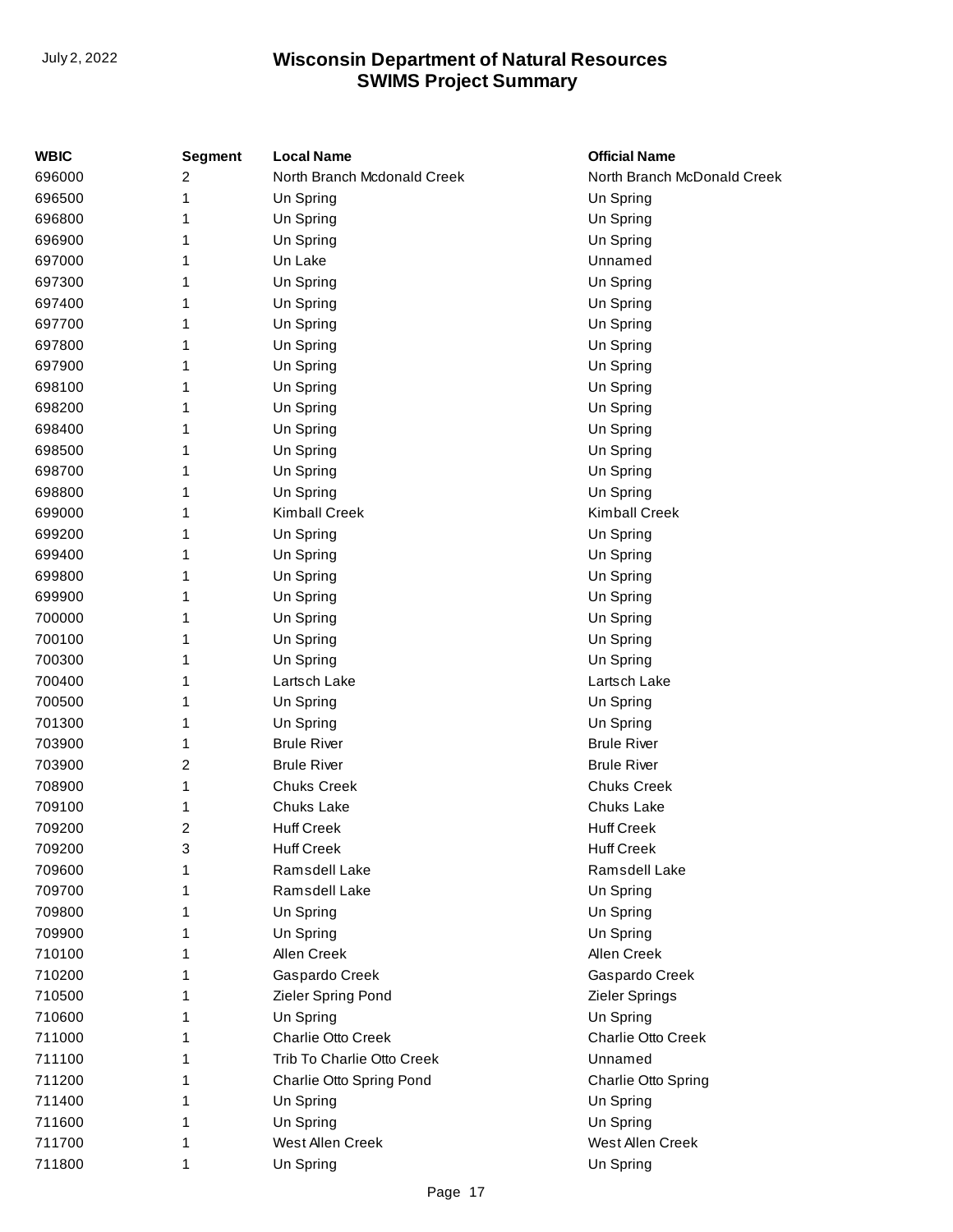| WBIC    | <b>Segment</b>          | <b>Local Name</b>     | <b>Official Name</b>  |
|---------|-------------------------|-----------------------|-----------------------|
| 712000  | 2                       | Un Spring             | Un Spring             |
| 712100  | 1                       | Un Spring             | Un Spring             |
| 712200  | 1                       | Un Spring             | Un Spring             |
| 712300  | 1                       | Un Spring             | Un Spring             |
| 712500  | 1                       | Un Spring             | Un Spring             |
| 712700  | 1                       | Un Spring             | Un Spring             |
| 712800  | 1                       | <b>Wilson Creek</b>   | <b>Wilson Creek</b>   |
| 713100  | 1                       | Elvoy Creek           | Elvoy Creek           |
| 713200  | 1                       | <b>Brule Creek</b>    | <b>Brule Creek</b>    |
| 713200  | $\overline{\mathbf{c}}$ | <b>Brule Creek</b>    | <b>Brule Creek</b>    |
| 713800  | 1                       | Un Lake               | Unnamed               |
| 713900  | 1                       | Un Spring             | Un Spring             |
| 714000  | 1                       | Alvin Creek           | <b>Alvin Creek</b>    |
| 714100  | 1                       | Un Spring             | Un Spring             |
| 714300  | 1                       | Un Spring             | Un Spring             |
| 714500  | 1                       | Un Spring             | Un Spring             |
| 714700  | 1                       | Un Spring             | Un Spring             |
| 714800  | 1                       | Un Spring             | Un Spring             |
| 714900  | 1                       | Un Spring             | Un Spring             |
| 715100  | 1                       | Un Spring             | Un Spring             |
| 715200  | 1                       | Un Lake               | Unnamed               |
| 715300  | 1                       | Un Lake               | Unnamed               |
| 716500  | 1                       | Un Spring             | Un Spring             |
| 716800  | 1                       | Kentuck Lake          | Kentuck Lake          |
| 717600  | 1                       | Un Spring             | Un Spring             |
| 717700  | 1                       | Un Spring             | Un Spring             |
| 717800  | 1                       | Un Spring             | Un Spring             |
| 717900  | 1                       | <b>Brule Springs</b>  | <b>Brule Springs</b>  |
| 718100  | 1                       | Un Spring             | Un Spring             |
| 718200  | 1                       | Un Spring             | Un Spring             |
| 718300  | 1                       | Un Spring             | Un Spring             |
| 718400  | 1                       | Sunfish Lake          | Un Spring             |
| 718500  | 1                       | Quartz Lake           | Un Spring             |
| 718700  | 1                       | Un Spring             | Un Spring             |
| 718800  | 1                       | Un Spring             | Un Spring             |
| 719100  | 1                       | Un Lake               | Unnamed               |
| 719200  | 1                       | Kaine Creek           | Unnamed               |
| 719300  | 1                       | Kaine Lake            | Kaine Lake            |
| 719500  | 1                       | Kaine Lake            | Unnamed               |
| 720100  | 1                       | Little Smoky Creek    | Little Smoky Creek    |
| 720900  | 1                       | <b>Brule Lake</b>     | <b>Brule Lake</b>     |
| 969300  | 1                       | <b>Bailey Lake</b>    | <b>Bailey Lake</b>    |
| 982200  | 1                       | East First Small Lake | East First Small Lake |
| 983100  | 1                       | Echo Lake             | Echo Lake             |
| 1016400 | 1                       | Second Small Lake     | Second Small Lake     |
| 1144200 | 1                       | Un Lake               | Unnamed               |
| 1144300 | 1                       | Un Lake               | Unnamed               |
| 1157400 | 1                       | Un Lake               | Unnamed               |
|         |                         |                       |                       |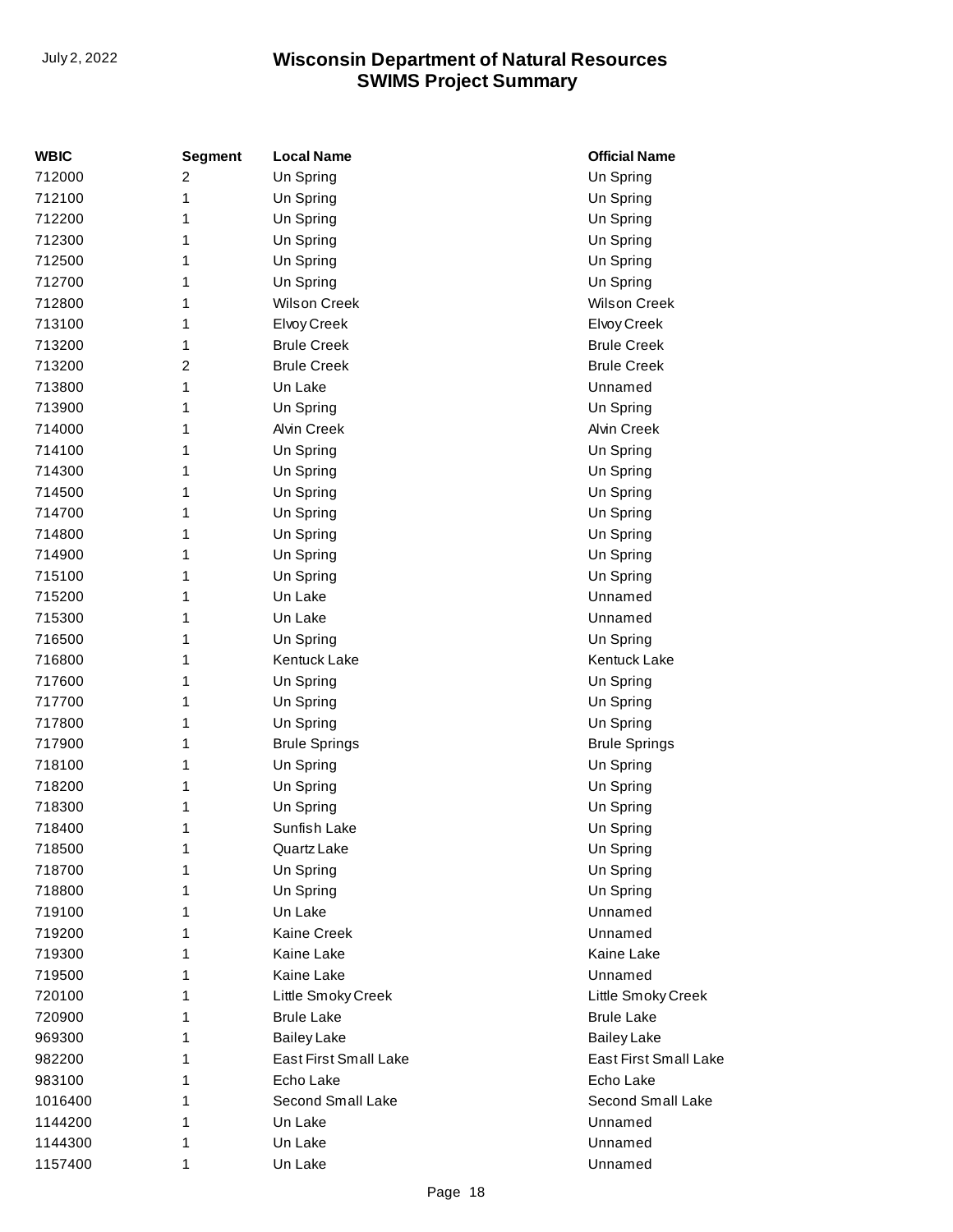| WBIC    | Segment | <b>Local Name</b>            | <b>Official Name</b>       |
|---------|---------|------------------------------|----------------------------|
| 1157500 | 1       | Un Lake                      | Unnamed                    |
| 1157600 | 1       | Un Lake                      | Unnamed                    |
| 1157700 | 1       | Un Lake                      | Unnamed                    |
| 1157800 | 1       | Un Lake                      | Unnamed                    |
| 1157900 | 1       | Un Lake                      | Unnamed                    |
| 1164800 | 1       | Un Lake                      | Unnamed                    |
| 1177100 | 1       | <b>West First Small Lake</b> | West First Small Lake      |
| 1179100 | 1       | <b>Wolf Lake</b>             | <b>Wolf Lake</b>           |
| 1179400 | 1       | Woodbury Lake                | Woodbury Lake              |
| 1576800 | 1       | Monico Creek                 | Monico Creek               |
| 1578400 | 1       | Atkins Lake                  | <b>Atkins Lake</b>         |
| 1599500 | 1       | Eagle River                  | Eagle River                |
| 1605000 | 2       | Ninemile Creek               | Ninemile Creek             |
| 1605800 | 1       | Sevenmile Lake               | Sevenmile Lake             |
| 1605900 | 1       | Hay Meadow Creek             | Hay Meadow Creek           |
| 1606200 | 1       | Hay Meadow Flowage           | Hay Meadow Flowage         |
| 1606400 | 1       | Lone Wolf Lake               | Lone Wolf Lake             |
| 1606500 | 1       | Un Lake                      | Unnamed                    |
| 1606600 | 1       | <b>White Deer Lake</b>       | <b>White Deer Lake</b>     |
| 1606700 | 1       | Luna Lake                    | Luna Lake                  |
| 1606900 | 1       | Un Spring                    | Un Spring                  |
| 1607100 | 1       | Pat Shay Lake                | Pat Shay Lake              |
| 1607300 | 1       | Un Spring                    | Un Spring                  |
| 1607500 | 1       | Un Spring                    | Un Spring                  |
| 1607700 | 1       | Un Spring                    | Un Spring                  |
| 1608300 | 1       | <b>Upper Ninemile Lake</b>   | <b>Upper Ninemile Lake</b> |
| 1608800 | 1       | Un Spring                    | Un Spring                  |
| 1608900 | 1       | Un Spring                    | Un Spring                  |
| 1610900 | 1       | <b>Fourmile Creek</b>        | <b>Fourmile Creek</b>      |
| 1610900 | 2       | <b>Fourmile Creek</b>        | <b>Fourmile Creek</b>      |
| 1614300 | 1       | Julia Lake                   | Julia Lake                 |
| 1614400 | 1       | <b>Furbush Creek</b>         | <b>Furbush Creek</b>       |
| 1614500 | 1       | Furbush Lake                 | Furbush Lake               |
| 1614700 | 1       | Un Spring                    | Un Spring                  |
| 1614800 | 1       | Un Spring                    | Un Spring                  |
| 1615000 | 1       | <b>Scott Creek</b>           | <b>Scott Creek</b>         |
| 1615300 | 1       | Robbins Lake                 | Robbins Lake               |
| 1615400 | 1       | Scott Lake                   | Scott Lake                 |
| 1615600 | 1       | Shelp Lake                   | Shelp Lake                 |
| 3000172 | 1       | <b>Rock Creek</b>            | Unnamed                    |
| 3000359 | 1       | Creek 30-12 (T37n, R15e)     | Unnamed                    |
| 3000360 | 1       | Creek 30-15 (37n15e)         | Unnamed                    |
| 3000385 | 1       | Creek 19-14 (T35n, R13e)     | Unnamed                    |
| 3000411 | 1       | Indian Creek (S6)            | Unnamed                    |
| 5508622 | 1       | Local Water                  | Unnamed                    |
| 5508864 | 1       | Perry Spri                   | Perry Spring               |
| 5509080 | 1       | <b>Brule Spri</b>            | <b>Brule Springs</b>       |
| 5510095 | 1       | Local Water                  | Unnamed                    |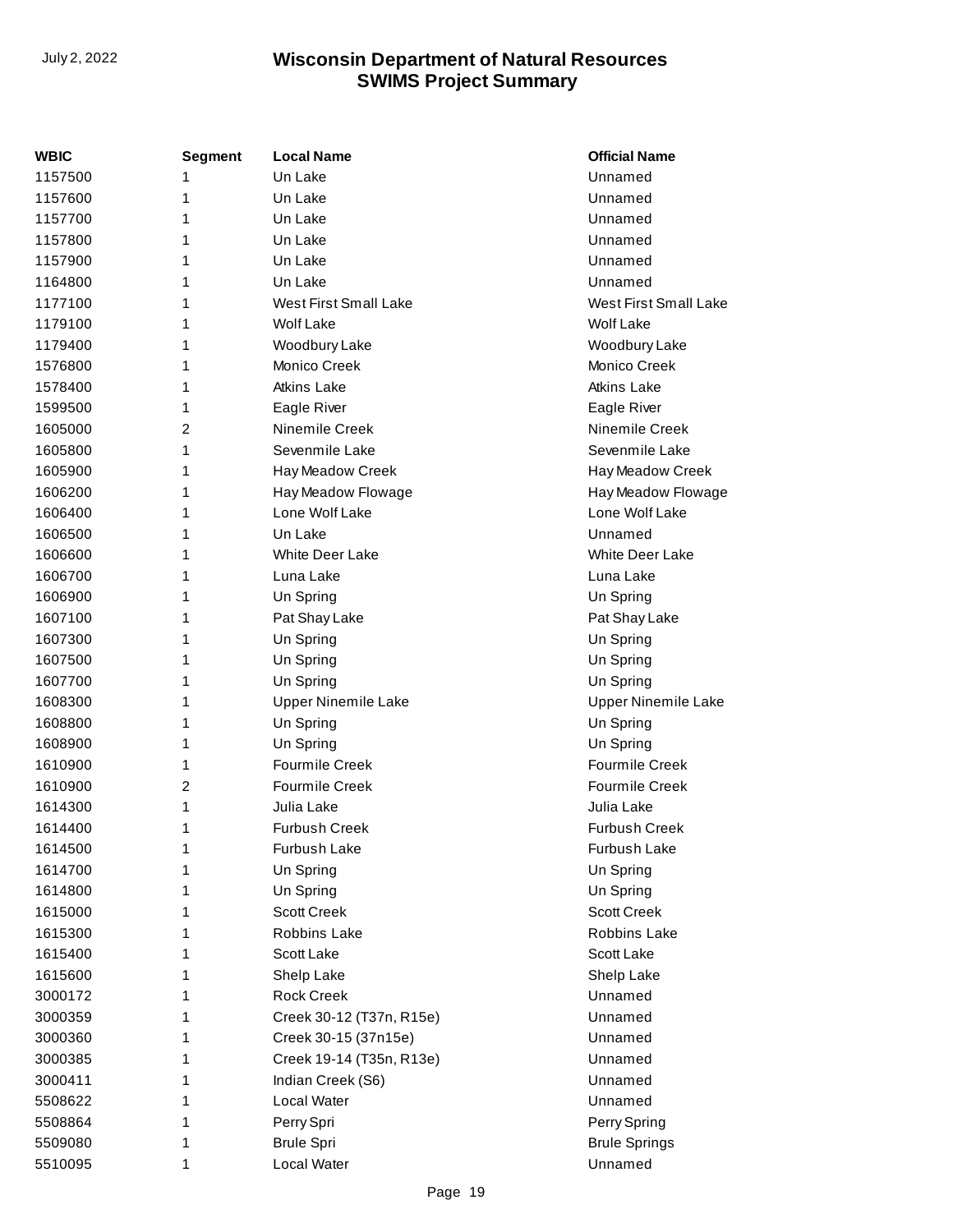| <b>WBIC</b>              | Segment            | <b>Local Name</b>  | <b>Official Name</b>     |                 |
|--------------------------|--------------------|--------------------|--------------------------|-----------------|
| 5511653                  | 1                  | Local Water        | Unnamed                  |                 |
| 5511813                  | 1                  | Un Spring          | Unnamed                  |                 |
| 5511968                  | 1                  | Local Water        | Unnamed                  |                 |
| 5512237                  | 1                  | Un Spring          | Unnamed                  |                 |
| 5512325                  | 1                  | Local Water        | Unnamed                  |                 |
| 5512673                  | 1                  | Un Spring          | Unnamed                  |                 |
| 5512741                  | 2                  | Un Spring          | Unnamed                  |                 |
| 5514915                  | 1                  | Local Water        | Unnamed                  |                 |
| 5515318                  | 1                  | Local Water        | Unnamed                  |                 |
| 5515384                  | 1                  | Local Water        | Unnamed                  |                 |
| 5515470                  | 1                  | Local Water        | Unnamed                  |                 |
| 5515878                  | 1                  | Local Water        | Unnamed                  |                 |
| 5516021                  | 1                  | Local Water        | Unnamed                  |                 |
| 5516248                  | 1                  | Local Water        | Unnamed                  |                 |
| 5516958                  | 1                  | Local Water        | Unnamed                  |                 |
| 5517266                  | 1                  | Coyote Cre         | Coyote Creek Impoundment |                 |
| 5517353                  | 1                  | Un Spring          | Unnamed                  |                 |
| 5517386                  | 1                  | Unamed             | Unnamed                  |                 |
| 5517768                  | 1                  | Local Water        | Unnamed                  |                 |
| 5517777                  | 1                  | Local Water        | Unnamed                  |                 |
| 5517927                  | 1                  | Local Water        | Unnamed                  |                 |
| 5518470                  | 1                  | Unamed             | Unnamed                  |                 |
| 5518540                  | 1                  | Local Water        | Unnamed                  |                 |
| 5518614                  | 1                  | Local Water        | Unnamed                  |                 |
| 5520004                  | 1                  | Ccc Pond           | Unnamed                  |                 |
| 5520145                  | 1                  | Local Water        | Unnamed                  |                 |
| 5520343                  | 1                  | Local Water        | Unnamed                  |                 |
| 5520387                  | 1                  | Local Water        | Unnamed                  |                 |
| 5520460                  | 1                  | Local Water        | Unnamed                  |                 |
| 5520502                  | 1                  | Local Water        | Unnamed                  |                 |
| 5520647                  | 1                  | Local Water        | Unnamed                  |                 |
| 5520659                  | 1                  | Local Water        | Unnamed                  |                 |
| 5520816                  | 1                  | Un Spring          | Unnamed                  |                 |
| 5521808                  |                    | Local Water        | Unnamed                  |                 |
| 5522235                  |                    | Local Water        | Unnamed                  |                 |
| 5522899                  | 1                  | Local Water        | Unnamed                  |                 |
| 5583781                  | 1                  | <b>Local Water</b> | Unnamed                  |                 |
| 5583832                  | 1                  | Local Water        | Unnamed                  |                 |
| <b>Lab Account Codes</b> |                    |                    |                          |                 |
| <b>Account Code</b>      | <b>Description</b> |                    | <b>Start Date</b>        | <b>End Date</b> |
| <b>Forms</b>             |                    |                    |                          |                 |

**Form Code Form Name**

**Methods**